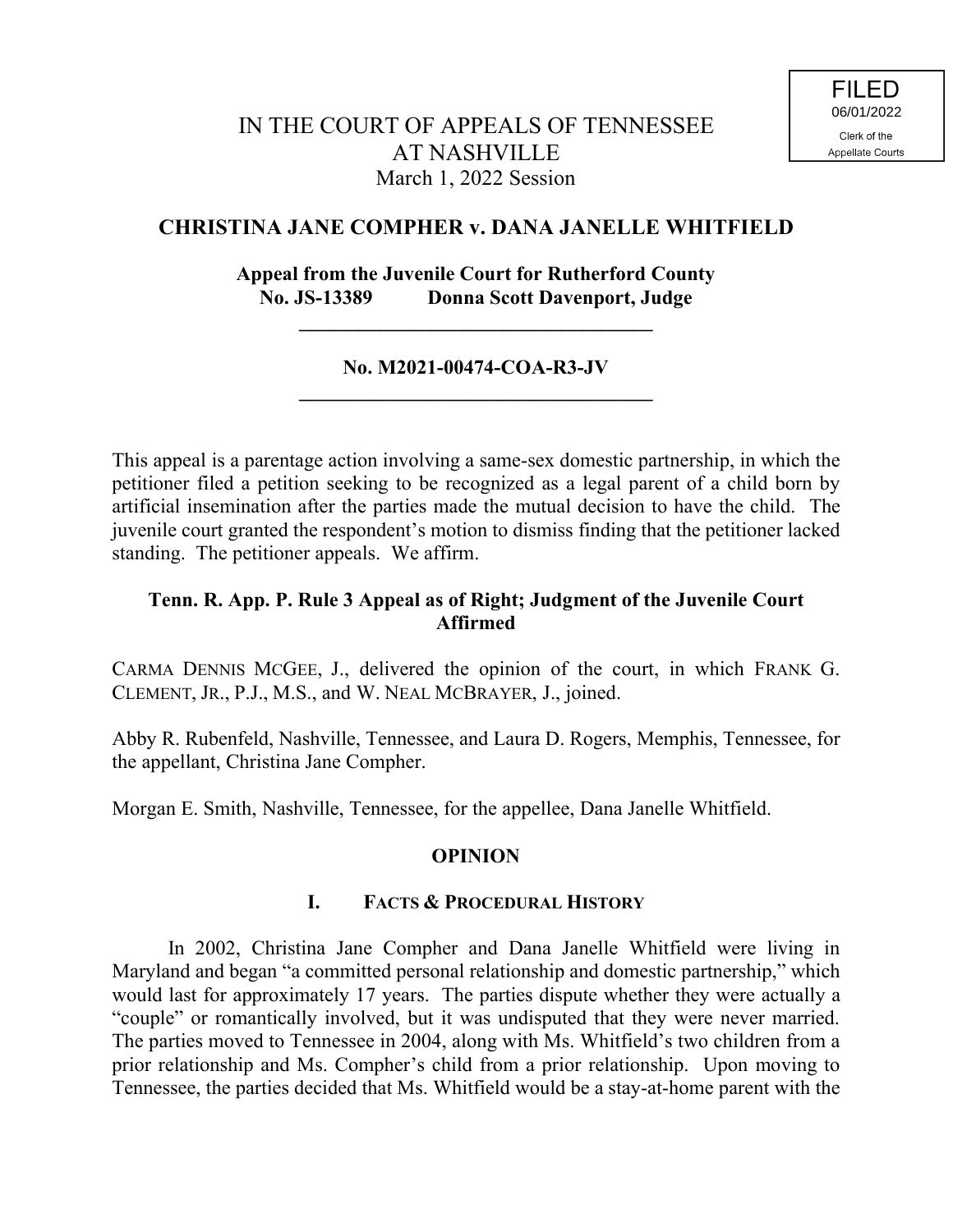children and that Ms. Compher would support the family. In approximately 2009-2010, the parties decided to have a child together. The parties determined that Ms. Whitfield would carry the child, they would use anonymous donated sperm to conceive the child, and they would be equal parents regardless of their different biological connection to the child. The parties then contracted with Cryogenic Laboratories to obtain the sperm from an anonymous donor, and selected a fertility clinic in Tennessee to perform the actual insemination.

On March 20, 2012, Emory ("the child") was born.<sup>1</sup> For approximately seven years, the parties co-parented as equal parents and both held out the child as the child of both of the parties. The parties then ended their partnership in December 2018, but they attempted to live together and co-parent the child for several more months. However, Ms. Compher moved out of the home in June 2019 because the relationship between the parties had become "toxic." The parties continued to co-parent for a short time, but Ms. Whitfield later cut off the child's contact with Ms. Compher.

On February 10, 2020, Ms. Compher filed a petition to establish parentage (or de facto parentage) of and for the child. Ms. Compher sought to be recognized as a legal parent of the child based on Tennessee Code Annotated section 36-2-304(a)(4). Alternatively, she sought to be recognized as the de facto parent of the child since the child was conceived through assisted reproduction and raised by the parties in a committed relationship, where the parties shared equally in parenting and held out the child as the child of both of them. Following the filing of this petition, the juvenile court magistrate issued restraining orders pursuant to Tennessee Code Annotated section 36-6-116. Ms. Compher then filed a motion to appoint guardian ad litem and a motion for a temporary parenting schedule.

In April 2020, Ms. Whitfield filed a motion to dismiss pursuant to Tennessee Rules of Civil Procedure 12.02(6) for failure to state a claim upon which relief may be granted. Ms. Whitfield also filed responses to Ms. Compher's motions to appoint guardian ad litem and for a temporary parenting schedule. Ms. Compher then filed a motion to set a hearing and a response in opposition to the motion to dismiss.

On May 14, 2020, this Court issued its decision in *Pippin v. Pippin*, No. M2018- 00376-COA-R3-CV, 2020 WL 2499633, at \*1 (Tenn. Ct. App. May 14, 2020), which involved similar circumstances. In light of this decision, Ms. Compher filed a motion to stay proceedings pending resolution of the *Pippin* case because an application for appeal

<sup>&</sup>lt;sup>1</sup> Ms. Whitfield was the only party named on the child's birth certificate. The name(s) listed on a birth certificate are not a finding of parentage nor do they create or terminate parental rights. *In re Adoption of A.F.C.*, 491 S.W.3d 316, 319 (Tenn. Ct. App. 2014). However, a birth certificate does provide "prima facie evidence of the facts stated" therein. *Id.*; *see* Tenn. Code Ann. § 68-3-202.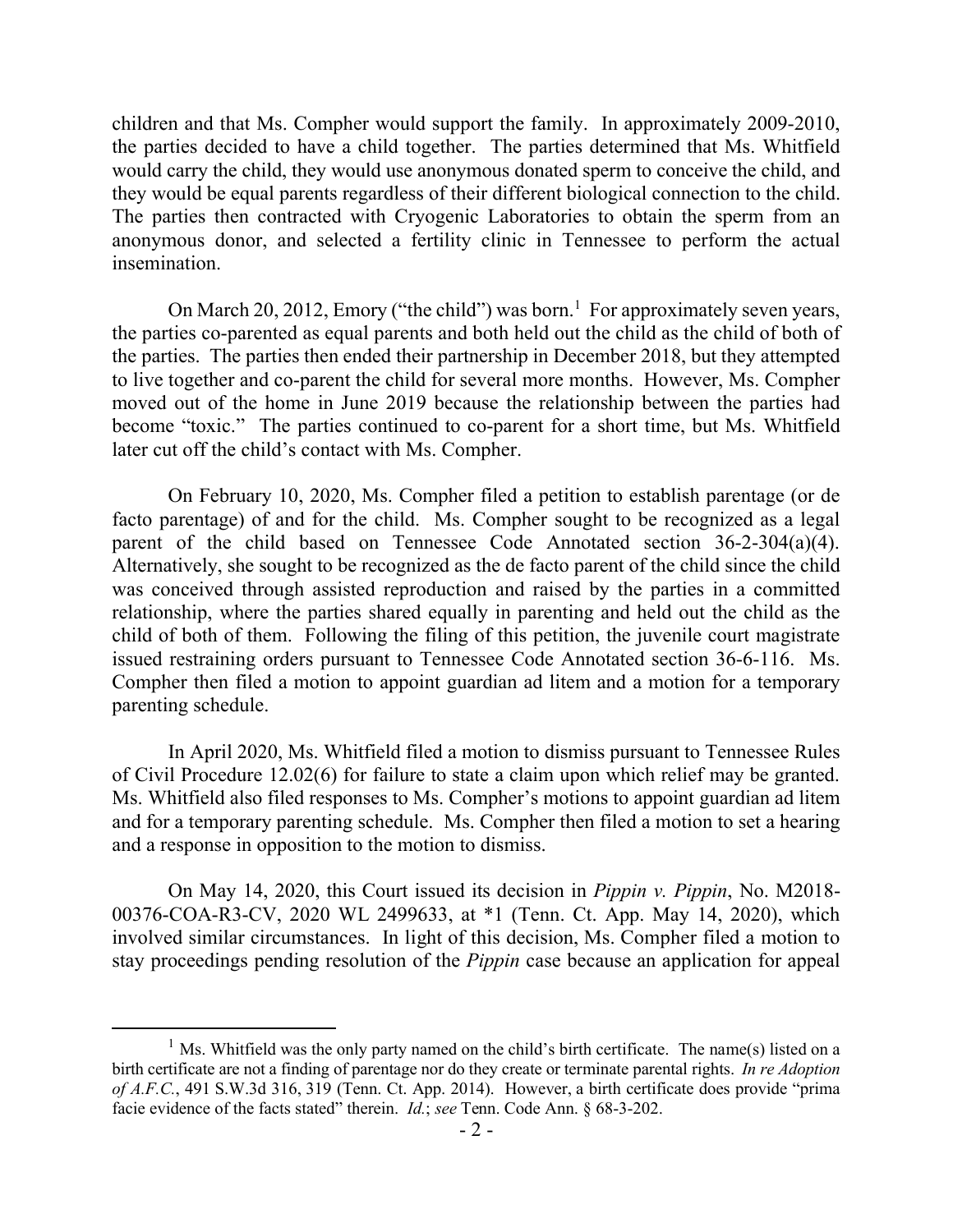to the Tennessee Supreme Court was expected to be filed.<sup>2</sup> However, on May 19, 2020, the juvenile court magistrate entered an order granting Ms. Whitfield's motion to dismiss the petition to establish parentage. Following this order, Ms. Compher sought a de novo hearing before the juvenile court judge by filing a request.

In August 2020, the juvenile court entered an order denying the motion to stay proceedings and setting a hearing before the juvenile court judge. A de novo hearing was then held in September 2020. On April 6, 2021, the juvenile court entered an order granting Ms. Whitfield's motion to dismiss and dismissing Ms. Compher's petition. The juvenile court found the *Pippin* decision to be "clearly controlling," holding as follows:

From all the foregoing, the Court finds that the Court of Appeals decision in *Pippin* . . . is clearly controlling. The *Pippin* opinion holds that a non-biological parent of a child in a long-term relationship with the biological parent, who helped raise the child from birth, and who had lived with the child, holding herself out as one of the child's parents with the support of the biological parent, lacks standing to file a petition to establish parentage. The Court of Appeals has held that the statute under which *Pippin* and this case were brought,  $\ldots$  § 36-2-304(A)(4), only covers unmarried fathers, and not mothers. The Tennessee legislature has addressed similar matters with grandparent and step-parent visitation rights and it is in their authority to address similar issues in the future[,] but as the matter stands at present based on the statute and the law[,] a party must prove the presumption applies as a biological parent, and the only biological parent here is [Ms. Whitfield]. Further, based on the *Pippin* opinion, Tennessee law does not at this time recognize the concept of "de facto" parentage.

Therefore, the Court finds that [Ms. Whitfield's] Motion to Dismiss is hereby granted, as [Ms. Compher] has no means under current Tennessee law to establish parentage and lacks standing to assert a claim. The Court does find that this action was brought by Petitioner in good faith to change existing law and as a result, there is no basis to award attorney fees to [Ms. Whitfield] under . . . [§] 20-12-119. The Court finds that court costs should be taxed to [Ms. Compher].

Ms. Compher timely filed her appeal on May 5, 2021.<sup>3</sup> Shortly after this appeal was filed, this Court issued its decision in *Potts v. Potts*, No. M2020-00170-COA-R3-CV, 2021 WL

<sup>2</sup> Ms. Rubenfeld, counsel for Ms. Compher, was also counsel for the appellant in the *Pippin* case. Ms. Rubenfeld later filed a copy of the Rule 11 application for review from the *Pippin* case to demonstrate that an application for appeal to the Tennessee Supreme Court had been filed.

Ms. Compher explains in her appellate brief that she filed this notice of appeal prior to the written opinion being entered by the juvenile court, but within 30 days of the ruling from the bench. She then filed a second notice of appeal on May 7, 2020, after the written opinion had been entered.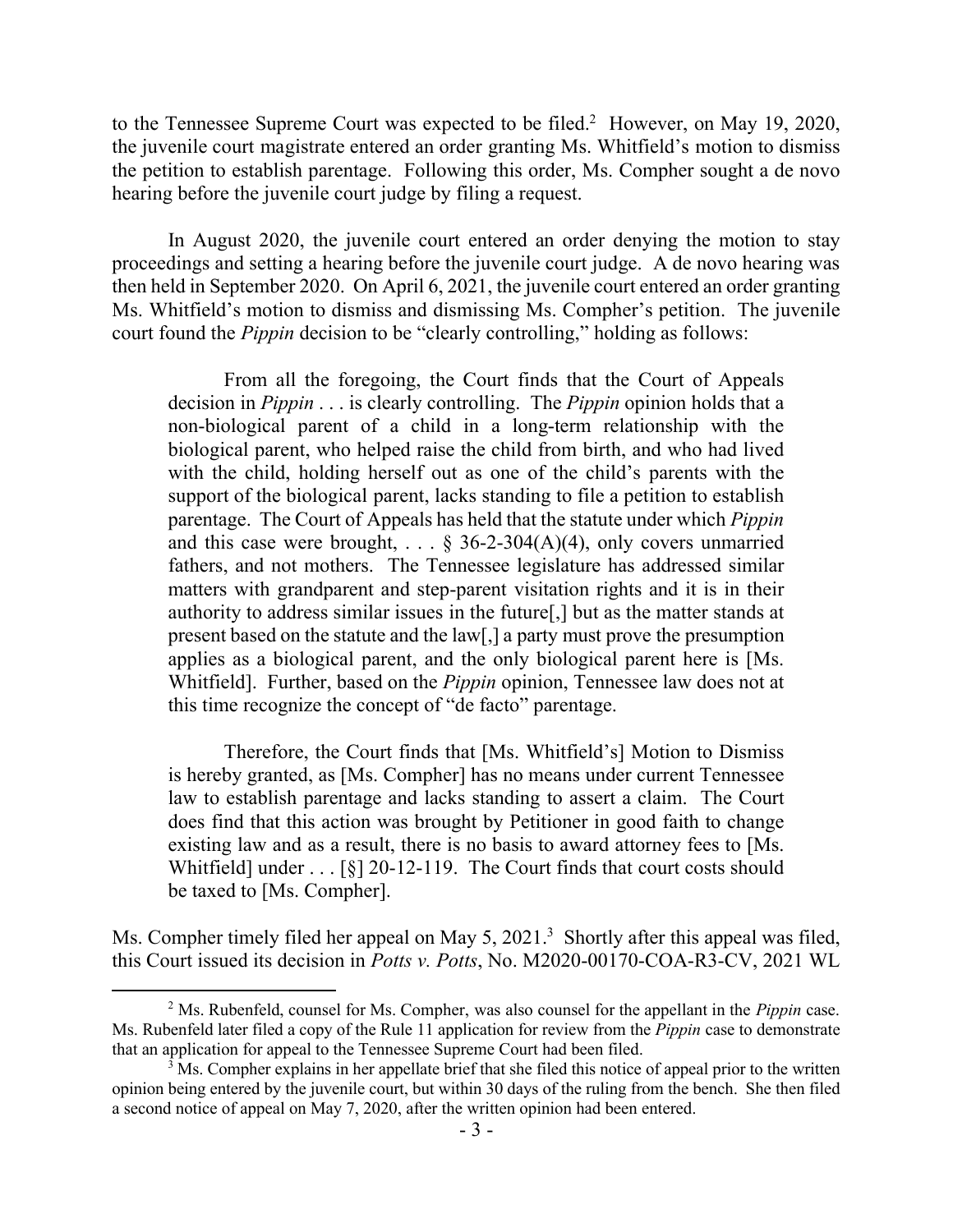2226622, at \*1 (Tenn. Ct. App. June 2, 2021), which, like *Pippin*, also involved similar circumstances.

## **II. ISSUES PRESENTED**

Ms. Compher presents the following issues for review on appeal, which we have slightly restated:

- 1. Whether *Pippin* is no longer "clearly controlling" in light of *Potts*, and Ms. Compher should be found to be a parent within the meaning of the parentage presumption statute with standing to pursue this action;
- 2. Whether the juvenile court's finding of no standing to pursue this parentage action should be reversed since it was grounded on constitutionally impermissible distinctions based on sex and the type of assisted reproduction utilized to conceive the child involved; and
- 3. If the Tennessee parentage statutory scheme does not apply, whether an unmarried adult who is not related to a child by biology or adoption, like Ms. Compher, has standing to pursue this case nonetheless as a legal or de facto parent based on Tennessee common law and the persuasive authority of other States, given the precedent set by the Tennessee Supreme Court in *In re C.K.G.*, 173 S.W.3d 714 (Tenn. 2005), particularly where, as here, that adult participated in the intentional conception of that child; helped raise the child for the first seven years of her life voluntarily and without expectation of compensation; supported the child financially and emotionally; held the child out to the world as her natural child; loved and parented the child; and the child was taught by her biological parent that the adult was her other parent.

Ms. Whitfield presents the following issues for review on appeal, which we have slightly restated:

- 1. Whether *Pippin* is controlling regarding standing in this matter meaning Ms. Compher has no standing to file suit against Ms. Whitfield for parentage of the child;
- 2. Whether *Potts* did not overrule *Pippin* as to unmarried persons, *Pippin* is still "clearly controlling," and Ms. Compher should not be found to have standing as a parent within the meaning of the parentage presumption statute to pursue this action;
- 3. Whether the juvenile court's holding that Ms. Compher did not have standing should be affirmed since it is not based on constitutionally impermissible distinctions and Ms. Compher is asking this Court to legislate by extending the statutory basis for parentage through assisted reproduction further than that created by the legislature;
- 4. Whether Tennessee does not recognize de facto parentage;
- 5. Whether this case should be remanded to the juvenile court for a determination of the amount of costs and attorney's fees to be paid by Ms. Compher to Ms. Whitfield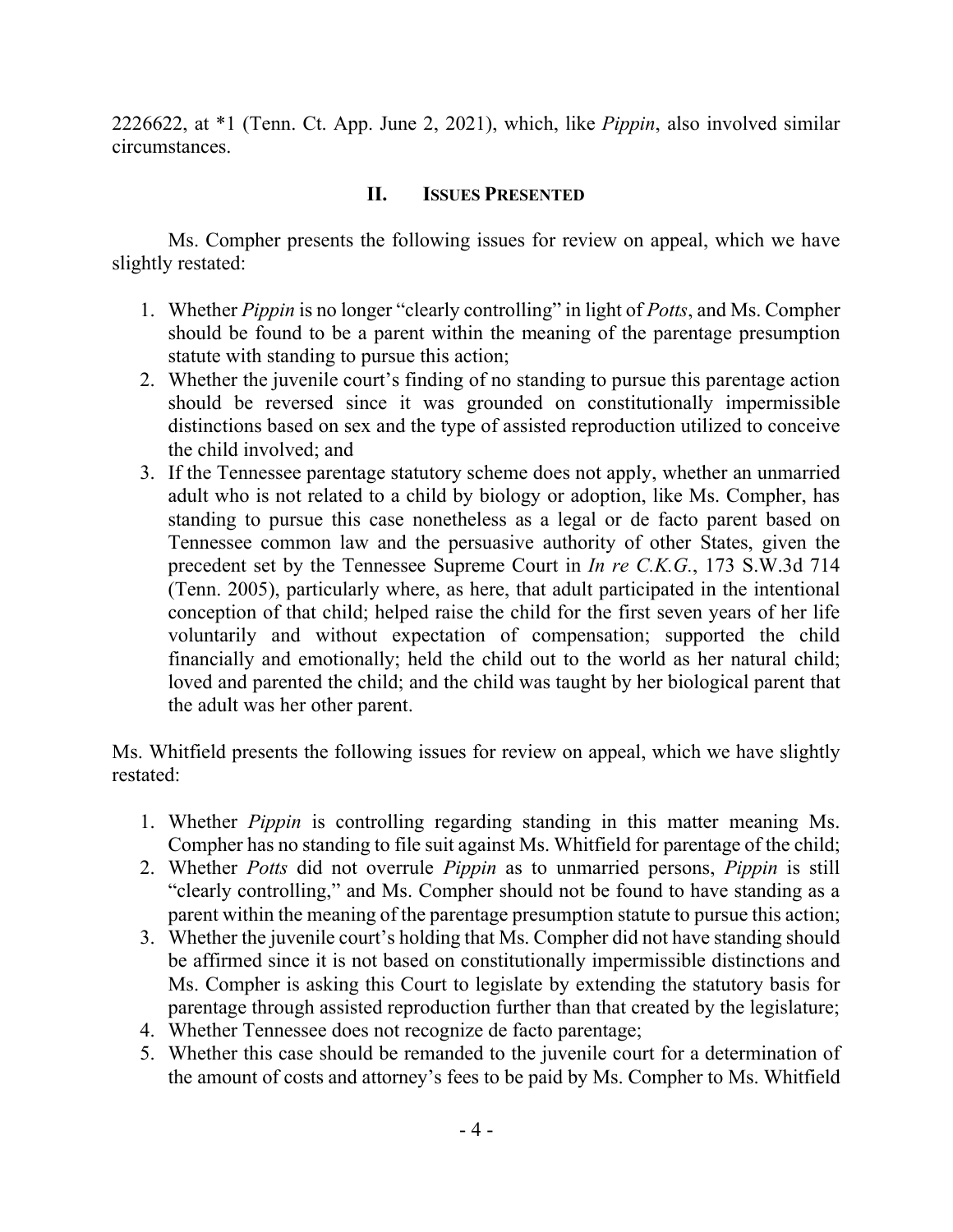pursuant to Tennessee Code Annotated sections  $20-12-119(c)(1)$  and  $36-5-103(c)$ and other authority; and

6. Whether Ms. Whitfield should be awarded her attorney's fees on appeal and/or awarded damages for frivolous appeal.

For the following reasons, we affirm the juvenile court's decision to dismiss Ms. Compher's petition.

### **III. STANDARD OF REVIEW**

This is an appeal of a dismissal pursuant to Tennessee Rule of Civil Procedure 12.02(6). "The standards by which our courts should assess and dispose of a Rule 12.02(6) motion to dismiss are well-established and have been clearly and consistently applied" for several decades now. *Webb v. Nashville Area Habitat for Humanity, Inc.*, 346 S.W.3d 422, 426 (Tenn. 2011). Our Supreme Court has summarized the standard of review for a Rule 12.02(6) motion to dismiss as follows:

A Rule 12.02(6) motion challenges only the legal sufficiency of the complaint, not the strength of the plaintiff's proof or evidence. The resolution of a 12.02(6) motion to dismiss is determined by an examination of the pleadings alone. A defendant who files a motion to dismiss "admits the truth of all of the relevant and material allegations contained in the complaint, but . . . asserts that the allegations fail to establish a cause of action."

In considering a motion to dismiss, courts "must construe the complaint liberally, presuming all factual allegations to be true and giving the plaintiff the benefit of all reasonable inferences." A trial court should grant a motion to dismiss "only when it appears that the plaintiff can prove no set of facts in support of the claim that would entitle the plaintiff to relief." We review the trial court's legal conclusions regarding the adequacy of the complaint de novo.

*Lemon v. Williamson Cnty. Schs.*, 618 S.W.3d 1, 11-12 (Tenn. 2021) (quoting *Webb*, 346 S.W.3d at 426 (citations omitted)).

### **IV. DISCUSSION**

At the outset of this discussion, we emphasize, as our Supreme Court did nearly two decades ago, that cases such as the one at bar are commonly problematic considering that the "technological fragmentation of the procreative process, insofar as it includes techniques for egg and sperm donation and preservation, has engendered a bewildering variety of possibilities which are not easily reconciled with our traditional definitions of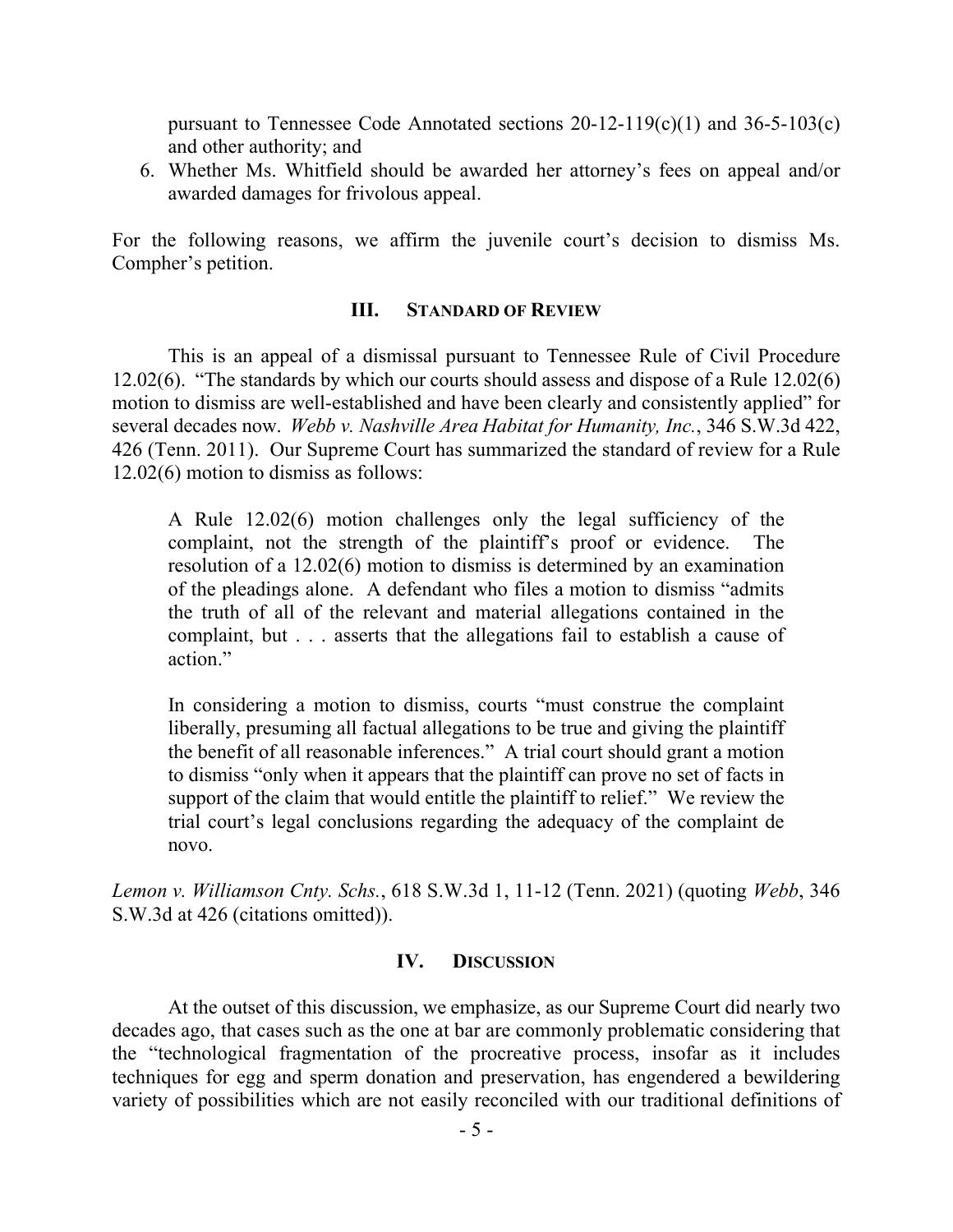'mother,' 'father,' and 'parent.'" *In re C.K.G.*, 173 S.W.3d at 721. At the time of our Supreme Court's decision in *In re C.K.G.* in 2005, Tennessee's parentage and related statutes did not contemplate the variety of possibilities that have been "made possible by recent developments in reproductive technology." *Id.* Still today, "the ability to create children using assisted reproductive technology has far outdistanced the legislative responses to the myriad of legal questions" that arise from assisted reproductive technology. *In re Amadi A.*, No. W2014-01281-COA-R3-JV, 2015 WL 1956247, at \*10 (Tenn. Ct. App. Apr. 24, 2015) (quoting *In re Baby*, 447 S.W.3d 807, 841 (Tenn. 2014) (Koch, J. concurring)).

### *A. Standing*

In addressing the issue of standing, we believe it is helpful to briefly recount the development of the law in Tennessee with regard to the relevant methods of reproductive technology. Specifically, the development of both case law and statutes regarding both *in vitro* fertilization and artificial insemination.

#### *i. In re C.K.G.*

We begin our analysis by discussing the precedent set by our Supreme Court in *In re C.K.G*, a case dealing with *in vitro* fertilization, which Ms. Compher alleges is relevant to some of the issues she has presented. The case involved a maternity dispute in which "[a]n unmarried, heterosexual couple had three children by obtaining eggs donated from an anonymous third-party female, fertilizing the eggs *in vitro* with the man's sperm, and implanting the fertilized eggs in the woman's uterus." *In re C.K.G.*, 173 S.W.3d at 716. After their relationship deteriorated, the unmarried woman filed a petition to establish parentage and to obtain custody and child support. *Id.* at 718. The man argued that the woman lacked a genetic connection to the children, failed to qualify as the children's "mother" under Tennessee's domestic relation statutes, and lacked standing as a parent. *Id.* at 718-19. On appeal, this Court "adopted the intent test . . . holding that 'this issue should be resolved by looking to the intent of the parties' and not merely to genetics." *Id.* at 719. The Tennessee Supreme Court then granted the application for permission to appeal to answer this question of first impression: "under such circumstances, who as a matter of law is the children's mother?" *Id.* at 719-20.

Our Supreme Court provided discussion on maternity disputes. *Id.* at 720. It determined from the start that its "case [was] distinguishable from maternity disputes within the context of 'traditional surrogacy'<sup>14</sup> and was "closer in kind to 'gestational surrogacy with egg donation'" because an anonymous, surrogate egg donor had provided eggs to the woman who was the gestator and "who gave birth ostensibly for her own

<sup>&</sup>lt;sup>4</sup> "Surrogacy is generally defined as 'the process of carrying and delivering a child for another person.'" *In re Baby*, 447 S.W.3d at 818 (quoting *Black's Law Dictionary* 1582 (9th ed. 2009)).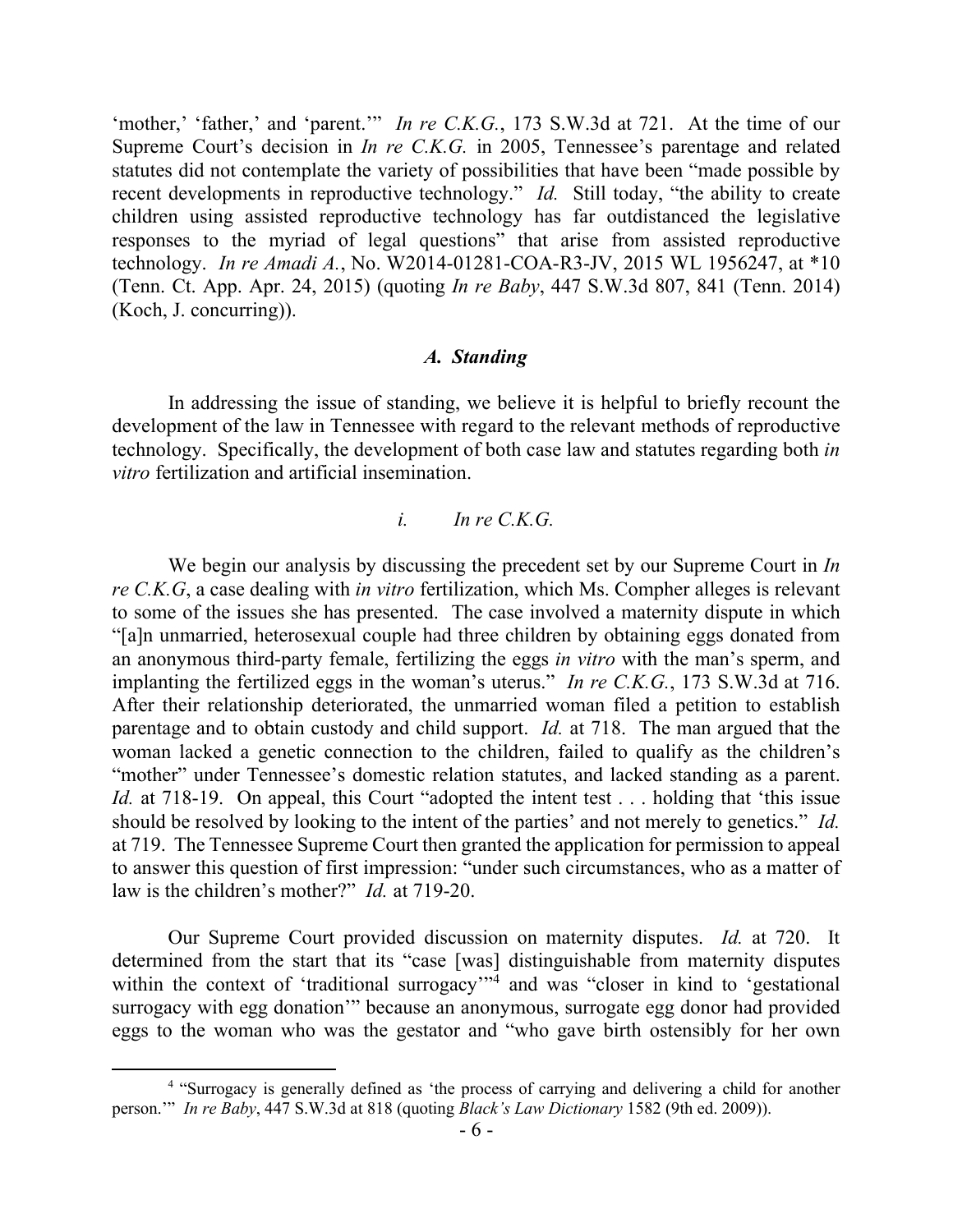### benefit." *Id.*

 $\overline{a}$ 

In its analysis, our Supreme Court discussed several relevant statutes. "Tennessee's domestic relations statutes expressly account for genetics in parentage determinations." *Id.* at 729; *see* Tenn. Code Ann. §§ 36-1-102(10) and 36-2-302(4). The Court explained that "although the definition of 'biological parents' in Tennessee Code Annotated section 36- 1-102(10) implicitly accounts for assisted conception by distinguishing between physical (natural) and genetic conception, . . . the adoption and parentage statutes do not further elaborate upon this distinction." *Id.* at 723. The Court further explained that

the parentage statutes generally fail to contemplate dispute over maternity. For example, the rebuttable presumptions of parentage provided in Tennessee Code Annotated section 36-2-304 (2001) focus exclusively on establishing paternity. *See* Tenn. Code Ann. § 36-2-304(a) ("A man is rebuttably presumed to be the father of a child if . . . .") (emphasis added). The statutes also employ the term "mother" in a way that assumes we already know who the "mother" is, *see*, *e.g*. Tenn. Code Ann. §§ 36-2-303, 36-2-  $305(b)(1)(B)$  (2001), whereas references to "father" include such phrases as "a man claiming to be the child's father," Tenn. Code Ann. § 36-2- 305(b)(1)(C), "alleged father," Tenn. Code Ann. § 36-2-305(b)(4), and "putative father," Tenn. Code Ann. § 36-2-318 (2001). Similarly, the statute providing for an order of parentage is concerned solely with the establishment of paternity. *See* Tenn. Code Ann. § 36-2-311(a) (2001) ("Upon establishing parentage, the court shall make an order declaring the father of the child.") (emphasis added). The statutes lack corresponding language concerning the establishment of maternity.

*Id.* The Court then discussed whether it should apply "the genetics test" or "the intent test" to establish legal maternity. *Id.* at 724-26. Ultimately, the Court declined to adopt either the "genetic test" or the "intent test" and vacated the Court of Appeals decision. *Id.*

Instead, the Tennessee Supreme Court considered both genetics and intent as relevant factors, along with gestation and the nature of the controversy. *Id.* at 727-30. The Court then summarized the factors it based its decision on: (1) both parties demonstrated the intent that the woman would be the children's legal mother and agreed that she would accept the legal responsibility as well as the legal rights of parenthood; (2) the woman then became pregnant, carried to term, and gave birth to the three children as her own; and (3) there was no controversy between the gestator and the female genetic progenitor where the genetic and gestative roles had been separated and distributed among two women. *Id.* at 730. As such, the Court concluded that the woman was the children's legal mother even though she lacked a genetic connection.<sup>5</sup> *Id.*

<sup>&</sup>lt;sup>5</sup> The Tennessee Supreme Court expressly limited its holding, stating: "[T]his case does not involve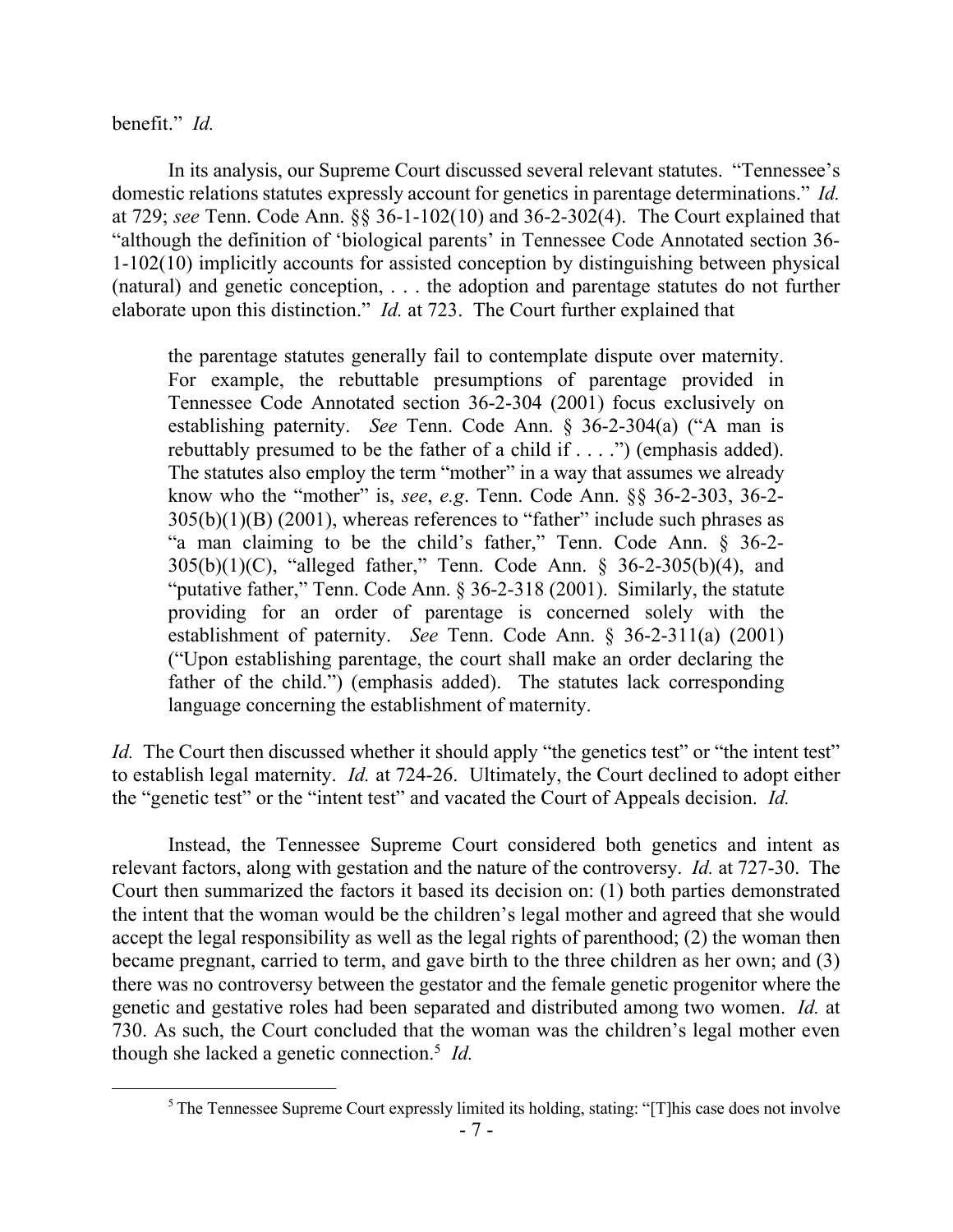In its opinion, the Court encouraged the Legislature to give direction in this area of the law, stating:

Given the far-reaching, profoundly complex, and competing public policy considerations necessarily implicated by the present controversy, we conclude that crafting a general rule to adjudicate all controversies so implicated is more appropriately accomplished by the Tennessee General Assembly. *Cf. Taylor v. Beard,* 104 S.W.3d 507, 511 (Tenn. 2003) (declining to create a previously unrecognized common law cause of action where doing so would have "far-reaching social and legal consequences in an area that we have consistently left to legislative discretion"). The General Assembly is better suited than the courts to gather data, to investigate issues not subject to current litigation, and to debate the competing values and the costs involved in such an issue as deciding whether generally to subject procreation via technological assistance to governmental oversight, and if so, to determine what kind of regulation to impose. *Cf. Smith v. Gore,* 728 S.W.2d 738, 747 (Tenn. 1987) ("The Court simply does not function as a forum for resolution of . . . generalized public issues; rather, it must decide the legal case or controversy presented by the particular parties before it."). Even courts which have crafted and applied the intent and genetic tests have been cognizant of the need for legislative action concerning technologically assisted human reproduction. Although the courts have the power to "determine public policy in the absence of any constitutional or statutory declaration," *Alcazar v. Hayes,* 982 S.W.2d 845, 851 (Tenn. 1998)—indeed, in this case we have crafted a judicial rule, albeit a particularly narrow one which we find to be consistent with policy implicit in the Tennessee Code for us to declare a policy of sweepingly general and administratively grave effect based on the very narrowly circumscribed data before us in this controversy would cause us to intrude upon the legislative function, *see Cavender v. Hewitt,* 145 Tenn. 471, 239 S.W. 767, 768 (1922).

*Id.* at 730-32 (footnotes omitted).

The Court decided *In re C.K.G.* in 2005. As the Court in that case acknowledged, Tennessee had a law which governed artificial insemination, but no legislation pertaining to *in vitro* fertilization. *Id.* at 728, 730-32. *See* Tennessee Code Annotated Section 68-3- 306. In 2013, the General Assembly enacted Tenn. Code Ann. §§ 36-2-401 to -403.

a controversy between a gestator and a female genetic progenitor where the genetic and gestative roles have been separated and distributed among two women, nor does this case involve a controversy between a traditional or gestational surrogate and a genetically-unrelated intended mother; our holding today is not designed to control such controversies." *In re C.K.G.*, 173 S.W.3d at 730.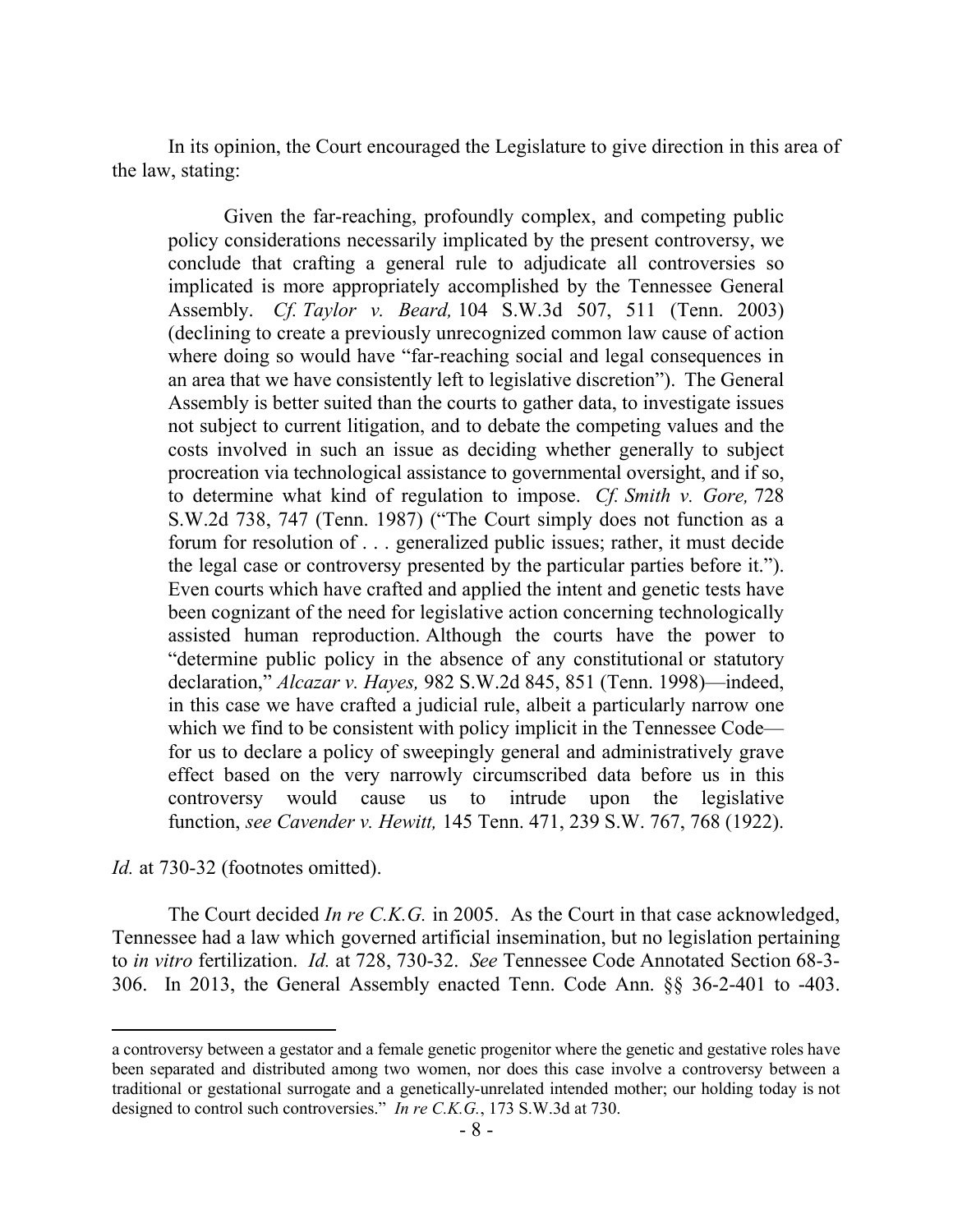Subsequently, "we presume[d] that, in doing so, the General Assembly intended to address the issues raised by *In re C.K.G.* . . . ." *Potts*, 2021 WL 2226622, at \*11.

#### *ii. Pippin*

As previously stated, this Court issued its decision in *Pippin* in May 2020. Similar to the case at bar,<sup>6</sup> *Pippin* was a parentage action involving a same-sex partnership, in which the petitioner filed a petition seeking to be recognized as a legal parent of a child born by *artificial insemination*. *Pippin*, 2020 WL 2499633, at \*1. The petitioner had lived with the child and held herself out as a parent of the child. *Id.* Both parties taught the child that they were both equally his parents. *Id.* This Court began our analysis in *Pippin* with a portion devoted to the judicial doctrine of standing:

Standing is a judicial doctrine used to determine whether a party is "entitled to have a court decide the merits of a dispute." *Am. Civil Liberties Union of Tenn. v. Darnell*, 195 S.W.3d 612, 619 (Tenn. 2006). The doctrine of standing precludes courts from adjudicating "'an action at the instance of one whose rights have not been invaded or infringed.'" *Mayhew v. Wilder*, 46 S.W.3d 760, 767 (Tenn. Ct. App. 2001) (quoting 59 AM.JUR.2D. *Parties* § 30 (1987)). More specifically, this doctrine "restricts '[t]he exercise of judicial power . . . to litigants who can show 'injury in fact' resulting from the action which they seek to have the court adjudicate.'" *In re Estate of Farmer*, No. M2013-02506-COA-R3-CV, 2014 WL 5308226, at \*12 (Tenn. Ct. App. Oct. 15, 2014) (quoting *Valley Forge Christian Coll. v. Americans United for Separation of Church & State, Inc.*, 454 U.S. 464, 473, 102 S.Ct. 752, 70 L.Ed.2d 700 (1982)). Where the person seeks to base his or her standing on a statute, he or she must show that the "'claim falls within the zone of interests protected or regulated by the statute in question.'" *State v. Harrison*, 270 S.W.3d 21, 28 (Tenn. 2008) (quoting *Wood v. Metro Gov't of Nashville & Davidson Cnty.*, 196 S.W.3d 152, 158 (Tenn. Ct. App. 2005)).

<sup>6</sup> We note that one difference between *Pippin* and the case at bar was the relationship of the parties alleged in their respective petitions. None of the parties were married, but the parties in *Pippin* had "executed a sworn Domestic Partner Affidavit to verify that they were a family, together supporting each other and both children . . . ." *Pippin*, 2020 WL 2499633, at \*1. Despite the fact that same-sex marriage was not yet legal, "their commitment to each other and their family was just as strong without that legal recognition," demonstrated by the facts that the respondent was proposed to by the petitioner and later legally changed her surname to the petitioner's. *Id.* In this case, Ms. Compher's petition only alleged that the parties were in "a committed personal relationship and domestic partnership." Ms. Whitfield notes in her appellate brief that there was no allegation that a domestic partnership contract or affidavit was entered into by the parties. Moreover, she notes that the petition never alleged the parties were a "same-sex couple" or their relationship was "a romantic one." As such, she contends that "this is not a situation where a samesex romantic couple is being disparately treated with respect to an opposite[-]sex couple on the basis of gender."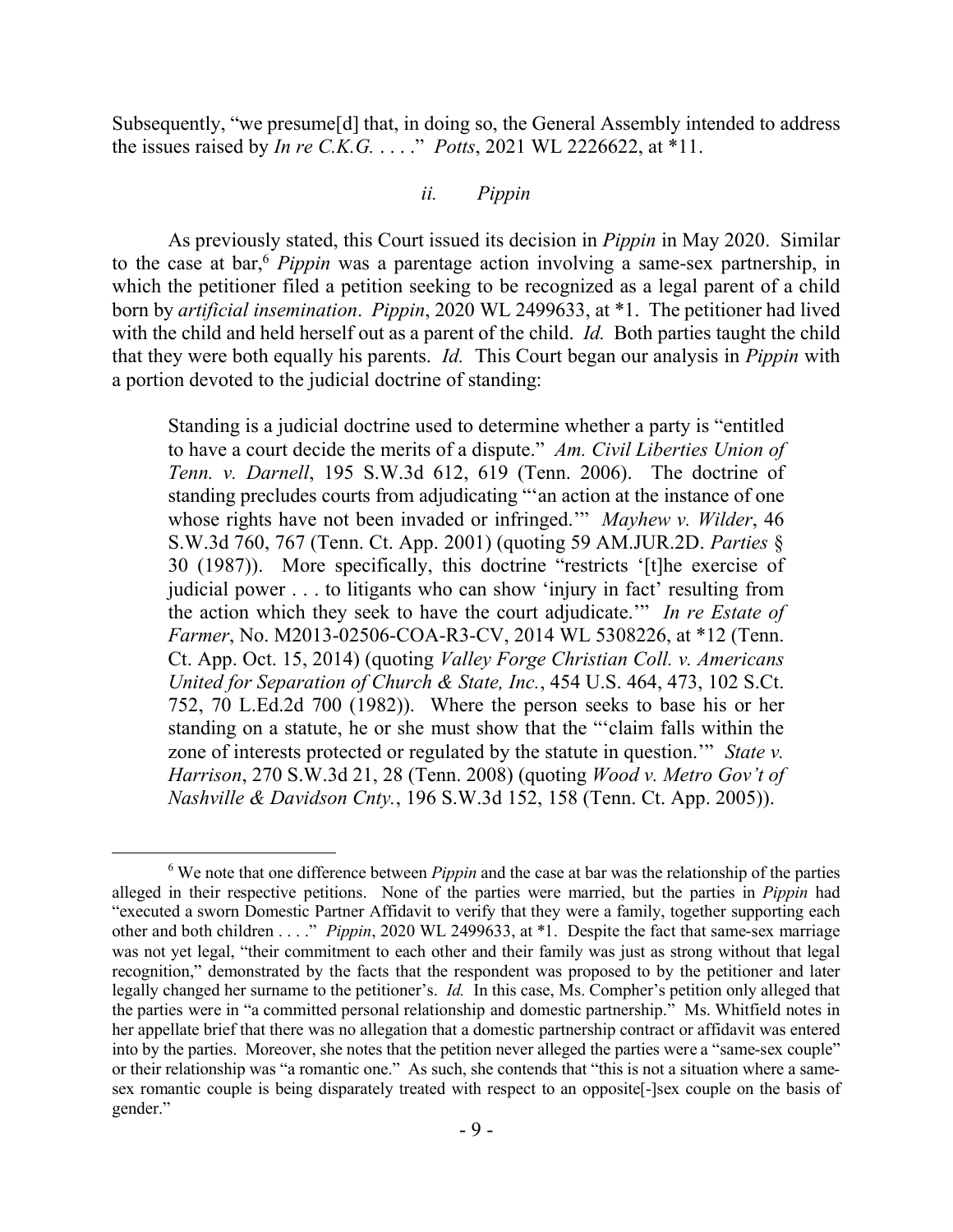*Id.* at \*5. This Court then discussed two relevant statutes: Tennessee Code Annotated sections 68-3-306 and 36-2-304. *Id.* at \*6-7.

Section 68-3-306 is known as the artificial insemination statute, which provides that "[a] child born to a married woman as a result of artificial insemination, with consent of the married woman's husband, is deemed to be the legitimate child of the husband and wife." Tenn. Code Ann. § 68-3-306. The Court opined from a reading of this statute that "section 306 does not create the relationship that [the petitioner] advocates or confer any rights of parentage; the 'marriage-neutral' construction [the petitioner] urges is a strained interpretation of the natural and ordinary meaning of the statutory language." *Pippin*, 2020 WL 2499633, at \*6. Yet the Court found that "[e]ven if section 68-3-306 were construed to create a right of visitation on the part of the husband of a woman who has given birth to a child by artificial insemination, that right would be predicated upon the child being born to a married woman." *Id.* Because the parties were not married at the time of the child's birth or any time afterward, we concluded that section 68-3-306 did not provide the petitioner with standing. *Id.*

Section 36-2-304 is known as the presumption of parentage statute, which provides in part as follows:

(a) A man is rebuttably presumed to be the father of a child if:

(1) The man and the child's mother are married or have been married to each other and the child is born during the marriage or within three hundred (300) days after the marriage is terminated by death, annulment, declaration of invalidity, or divorce;

(2) Before the child's birth, the man and the mother have attempted to marry each other in compliance with the law, although the attempted marriage is or could be declared illegal, void and voidable;

(3) After the child's birth, the man and the mother have married or attempted to marry each other in compliance with the law although such marriage is or could be declared illegal, void, or voidable; and:

(A) The man has acknowledged his paternity of the child in a writing filed under the putative father registry established by the department of children services, pursuant to § 36-2-318;

(B) The man has consented in writing to be named the child's father on the birth certificate; or

(C) The man is obligated to support the child under a written voluntary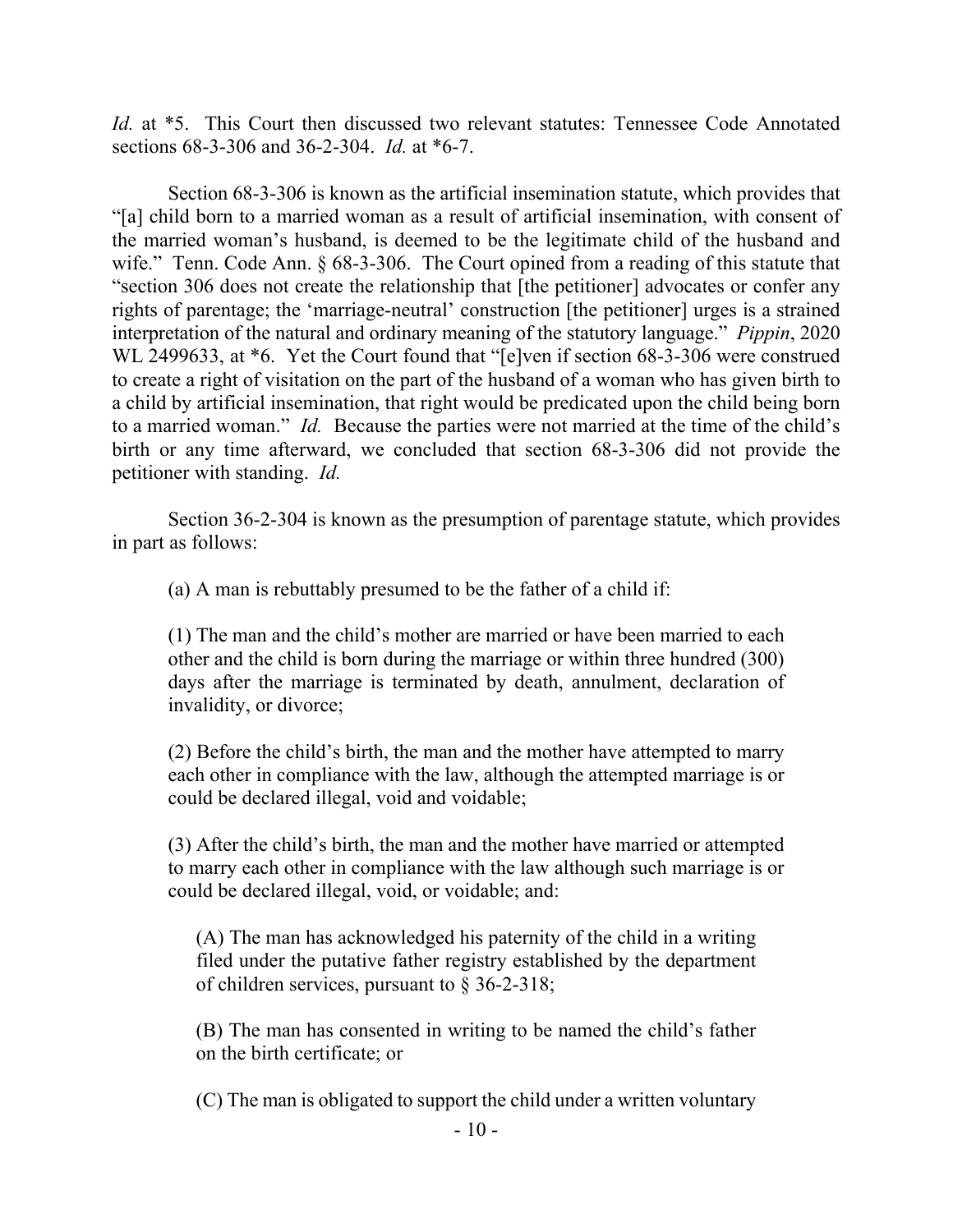promise or by court order;

(4) While the child is under the age of majority, the man receives the child into the man's home and openly holds the child out as the man's natural child; or

(5) Genetic tests have been administered as provided in § 24-7-112, an exclusion has not occurred, and the test results show a statistical probability of parentage of ninety-five percent (95%) or greater.

Tenn. Code Ann. § 36-2-304(a)(1)-(5).

The petitioner in *Pippin* argued that feminine words should be substituted for the masculine words in this statute, and therefore she would have standing to pursue her action. *Pippin*, 2020 WL 2499633, at \*6. She relied on Tennessee Code Annotated section 1-3- 104, "[w]ords importing the masculine gender include the feminine and neuter, except when the contrary intention is manifest." Tenn. Code Ann. § 1-3-104(b). The Court did not agree that recourse to section 1-3-104 was "required or necessary to resolve the issue presented." *Pippin*, 2020 WL 2499633, at \*6. The Court held that "to substitute 'comparable feminine terms' for the words like 'man' or 'father,' . . . goes beyond allowing words written in one gender [to] be construed, where necessary, to apply to the other, and exceed[s] the purpose of the parentage statute . . . ." *Id.*; *see Sneed v. Henderson*, 366 S.W.2d 758, 759 (Tenn. 1963) (allowing suit to proceed for the wrongful death of an infant's mother, where wrongful death statute provided that action would pass "to his children or to his next of kin" but "applie[d] equally whether the deceased injured party be male or female"). Additionally, the Court explained that "[n]o rights or relationships are created by the parentage statutes, only a procedure by which the father is able to establish parentage . . . ." *Id.* As such, recourse to section 1-3-104(b) for other purposes was not warranted. *Id.* We also found that we could not give a gender-neutral meaning to the term "father," which was defined in section 36-2-302 by the Legislature, for purposes of section 36-2-304. *Id.* at \*7. "[T]o do so would extend both statutes' meanings beyond that set forth in the chapter." *Id.* Because "the statutes governing parentage contemplate a biological or genetic connection between the child and the putative parent," we concluded that the petitioner could not fit this definition. *Id.*

As a final matter under the issue of standing, we addressed the petitioner's argument that she would have standing if the Court established her as the de facto parent of the child. *Id.* However, we stated that "[a]dherence to precedent prevents us from adopting such an approach; prior cases have expressly declined to adopt the 'de facto' parent definition of parentage for the purposes at hand." *Id.*; *see In re Thompson*, 11 S.W.3d 913, 918-19, 923 (Tenn. Ct. App. 1999); *In re Hayden C.G-J.*, No. M2012-02701-COA-R3-CV, 2013 WL 6040348, at \*1 (Tenn. Ct. App. Nov. 12, 2013). We noted that "significant changes in the legal landscape regarding the recognition of same-sex marriage have taken place since *In*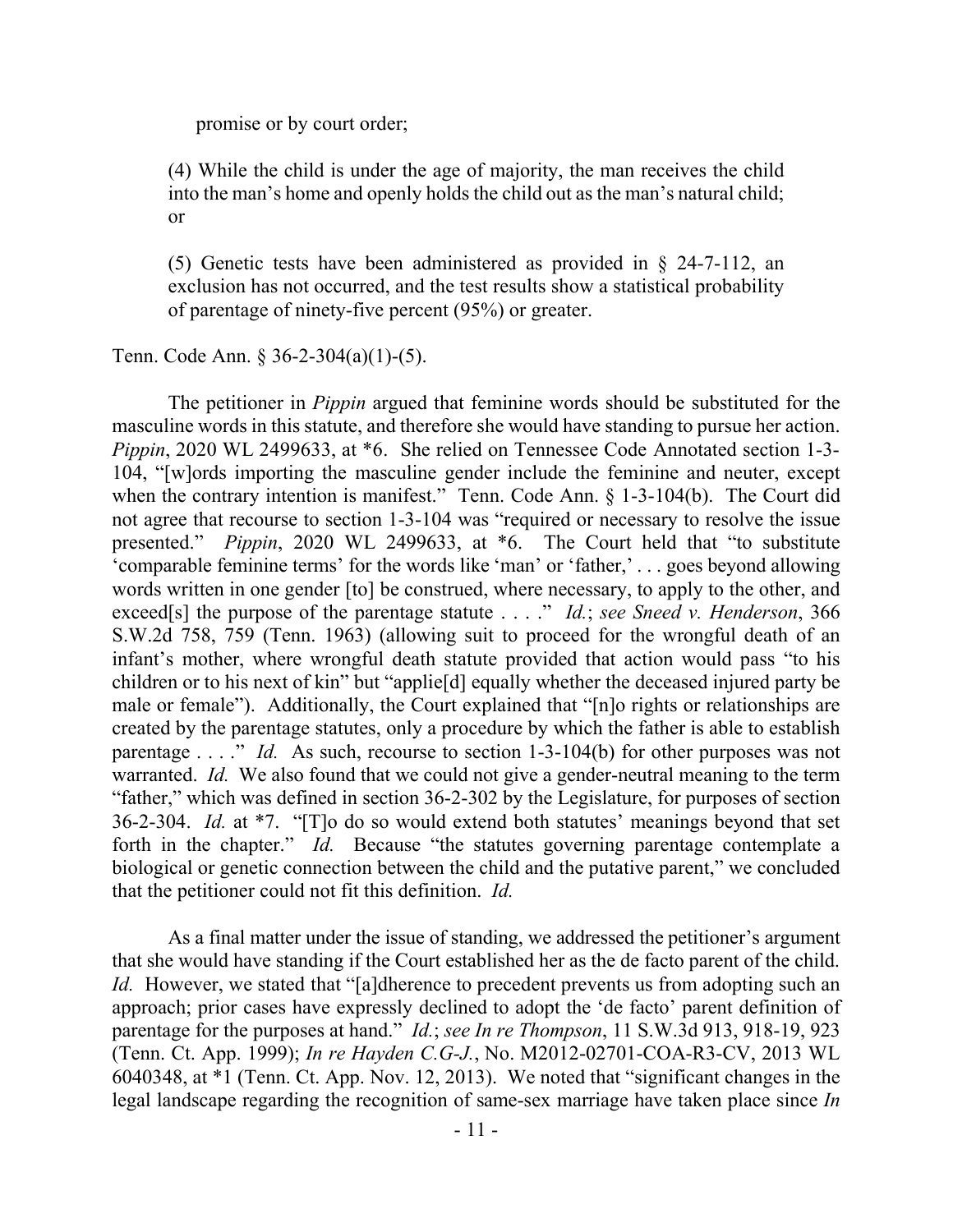*re Hayden C.G-J.* was decided," but "the holding in that case remains applicable to the facts of this case because the parties were unmarried." *Id.* at \*8 (footnote omitted). Accordingly, we concluded that the petitioner lacked standing because she did not fall within the zones of interests protected by the parentage statutes. *Id.*

### *iii. Potts*

Approximately one year later, this Court issued its decision in *Potts*. Although the case involved some similar circumstances, there are important distinctions between the two cases. *Potts* was a request for relief from a permanent parenting plan involving a same-sex couple who married shortly after the conception of the subject children and then divorced. *Potts*, 2021 WL 2226622, at \*1. Additionally, in contrast to *Pippin* and the case at bar, the children were conceived by *in vitro* fertilization. *Id.* (emphasis added). Because Tennessee Code Annotated section 36-2-401 to -403 specifically considered *in vitro* fertilization, we focused our analysis on those statutes. *Id.* at \*9.

We found from a reading of these statutes that "the legislature clearly expressed its intent that contract principles—not biology—would control the question of parentage." *Id.*  at \*11. We explained that, under section 36-2-403, the status as the biological parent does not place an individual in a superior position to that of the defendant who lacked a biological connection to the children. *Id.* "Rather, because both parties in this case contractually agreed to accept legal responsibility for the embryos and any children born as a result, they are on equal footing as the parents of the children." *Id.* Thus, this Court held that the defendant was a parent of the children. *Id.* at \*12.

Significantly, the Court in *Potts* concluded its decision with the following paragraph:

In years past, parental rights were premised on the parties' biological relationship to the children and the parties' marital status at the time of the children's birth. *See State ex rel. Cihlar v. Crawford*, 39 S.W.3d 172, 181- 83 (Tenn. Ct. App. 2000). This was based on society's past understanding of "family" as the traditional nuclear family—"a married heterosexual couple and their children, if any." *In re Bernard T.*, 319 S.W.3d 586, 597 (Tenn. 2010). But, the traditional nuclear family is no longer the typical American family. *Id.* With increased rates of divorce, non-marital childbearing, and same-sex marriage—and advances in reproductive technology—our society's understanding of what constitutes a family has changed, and the legal definition of "parent" has slowly changed with it, as it must. *See id.* at 597-98.

*Potts*, 2021 WL 2226622, at \*12. Despite this language, the Court in *Potts* distinguished its case from the Court's decision in *Pippin* in footnote 11 of its opinion, explaining that: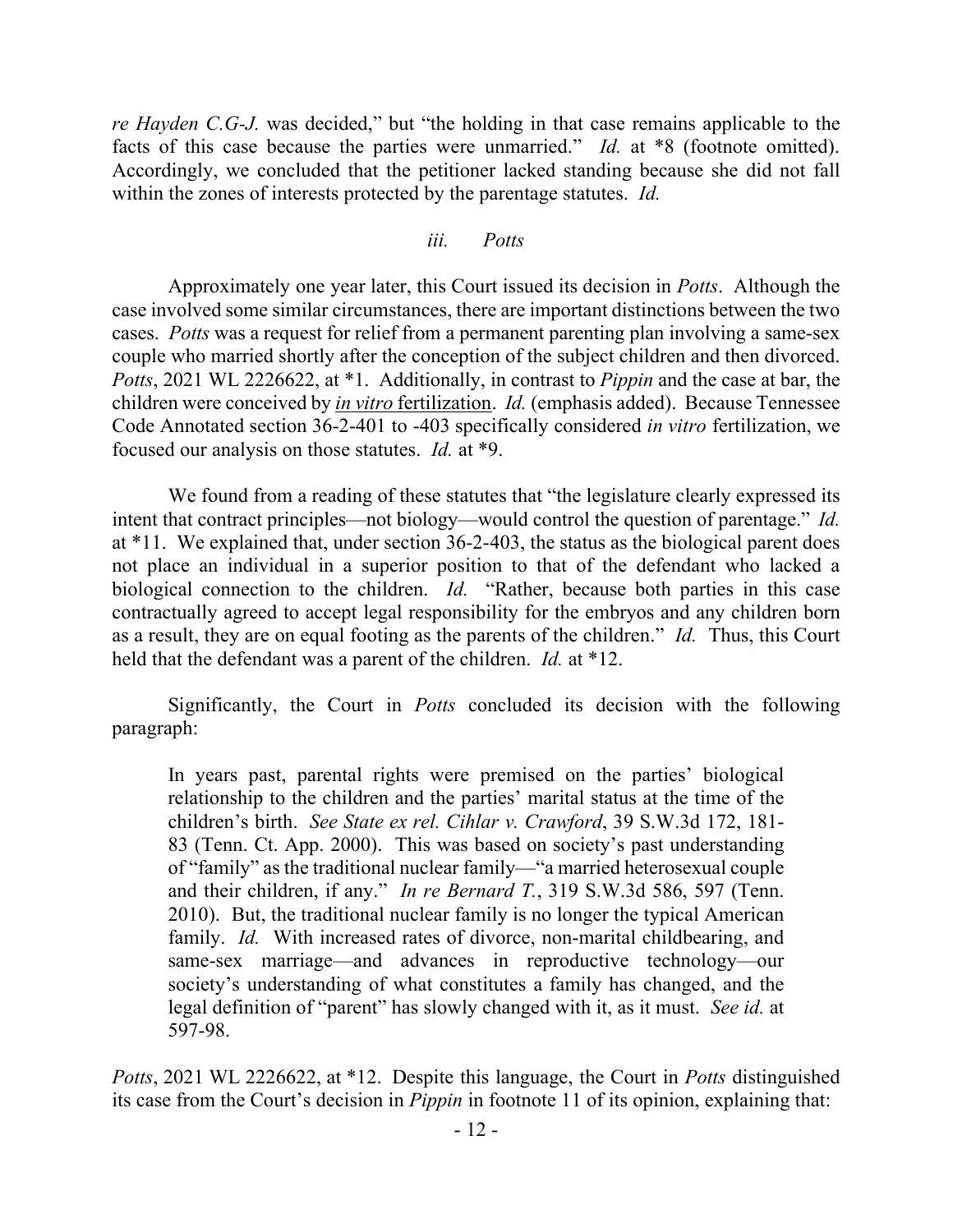[T]he legislature expressed its intent that the marital status of the parties would not be relevant when establishing parentage in accordance with the embryo transfer statutes. This is not the case with Tennessee's artificial insemination statute, Tenn. Code Ann. § 68-3-306, which requires that the parties be married at the time of the child's birth. *See In re C.K.G.*, 173 S.W.3d at 728. As such, the artificial insemination statute has been problematic for same-sex couples who conceived children through artificial insemination prior to the *Obergefell* decision legally recognizing same-sex marriage. The same-sex couple in *Pippin*, for example, conceived a child through an artificial insemination procedure when the law in Tennessee limited marriage to opposite-sex couples. 2020 WL 2499633, at \*12. The dissent argued that there was no difference between the plaintiff "and the 'husband' in Tenn. Code Ann. § 68-3-306 except for a marriage that the State of Tennessee would not allow" due to the State's unconstitutional law forbidding same-sex marriage. *Id.* at \*12. Because the embryo transfer statutes are gender neutral and do not reference the marital status of the parties, we need not consider the effect of *Obergefell* in this case.

*Id.* at \*11 n.11.

 $\overline{a}$ 

For part of her first issue, Ms. Compher argues that *Pippin* is no longer "clearly controlling" in light of this Court's decision in *Potts*. However, from a reading of the plain language used in our decision, we disagree. Since *Potts* did not overrule *Pippin*, *Pippin* is still persuasive, if not "clearly controlling," in this case.<sup>7</sup>

#### *iv. Harrison*

In a subsequent case, this Court reached a different result than *Pippin* concerning a same-sex couple and the artificial insemination statute because the parties in that case were legally married. *Harrison v. Harrison*, No. M2020-01140-COA-R3-CV, 2021 WL 4807239, at \*6 (Tenn. Ct. App. Oct. 15, 2021). The Court stated that "section 68-3-306 applies in gender-neutral manner to [the nonbiological parent] who was [the biological parent's] wife during the artificial inseminations." *Id.* Therefore, the Court held that "both"

<sup>7</sup> Counsel for Ms. Compher asserted during oral argument that because *Pippin* was not a reported decision, it was not controlling but persuasive. Tenn. S.Ct. R. 4(g) (Unless certain exceptions apply, "unpublished opinions . . . shall be considered persuasive authority."). "[I]t is true that unpublished opinions are not controlling," but "Tenn. S.Ct. Rule 4(G) specifically states that unpublished cases constitute persuasive authority." *Edwards v. City of Memphis*, 342 S.W. 12, 17-18 (Tenn. Ct. App. 2010). She also asserted that there were "significant errors" in the *Pippin* decision; however, we note that the Tennessee Supreme Court declined to hear the case upon a Rule 11 application for review. Further, all the issues presented for review in this case by Ms. Compher are substantively identical to issues raised in the Rule 11 application which was filed in the *Pippin* case. Thus, while we are not bound to the decision in *Pippin*, we deem it appropriate to rely on the holding in that case as persuasive authority.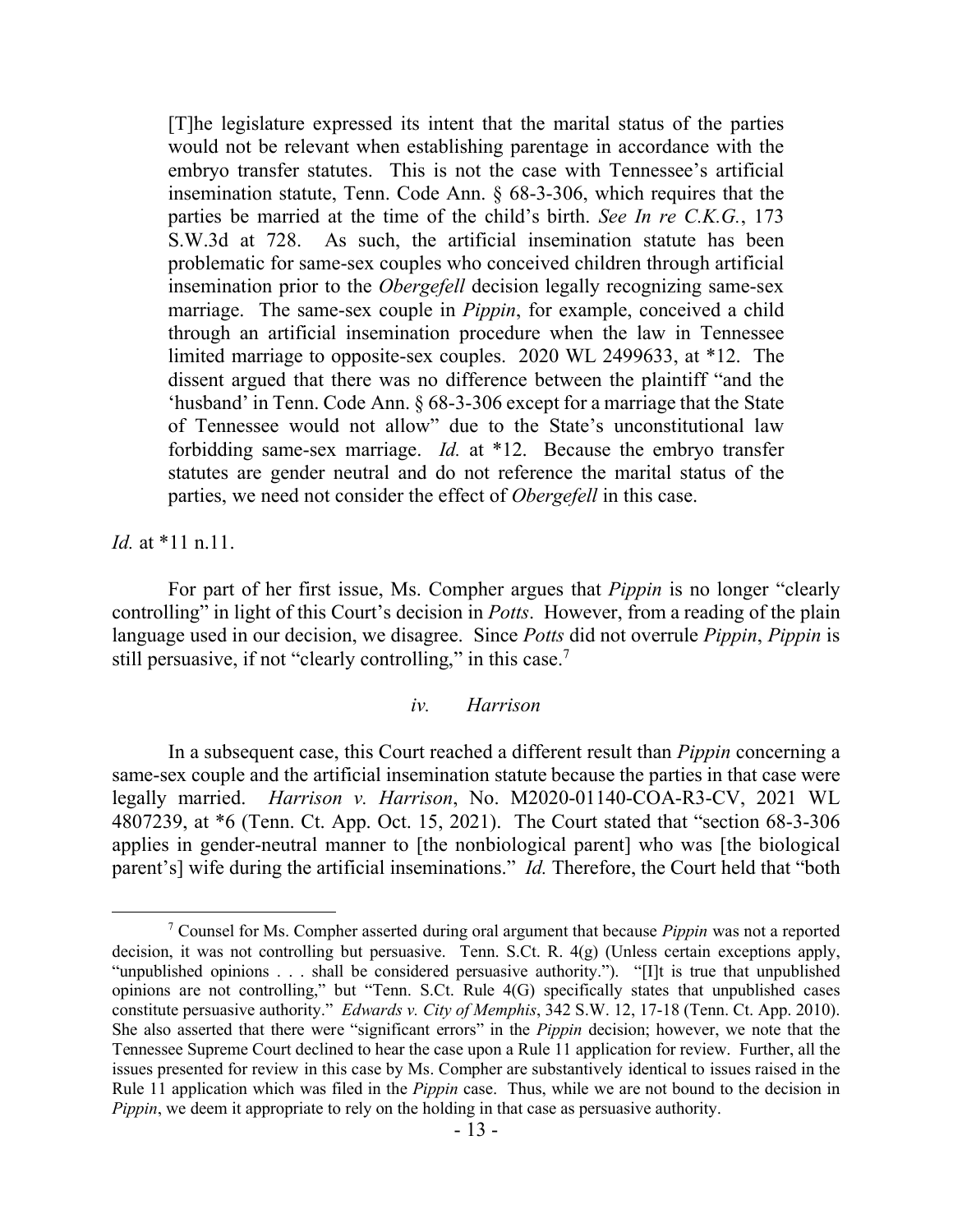children born to [the biological parent] via artificial insemination during her marriage to [the nonbiological parent] are 'deemed' to be [the nonbiological parent's] 'legitimate children.'" *Id.* (footnote omitted). The Court distinguished its conclusion from *Pippin* noting that the parties in its case were married, whereas the parties in *Pippin* were not. *Id.* at \*6 n.7; *see also Pavan v. Smith*, --- U.S. ----, 137 S.Ct. 2075, 2078, 198 L.Ed.2d 636 (2017) (analyzing a similar artificial insemination statute from Arkansas). This further supports our conclusion that *Potts* did not overrule *Pippin*.

### *v. Analysis*

Like *Pippin*, the parties here were never married. Furthermore, there is neither an allegation that they intended to marry before or after *Obergefell* nor an allegation that they were a "couple" or romantically involved. Ms. Compher's petition only alleged that they were in "a committed personal relationship and domestic partnership." Under the holding in *Pippin*, Ms. Compher would lack standing to pursue this action because her rights are not "predicated upon the child being born to a married woman." *Pippin*, 2020 WL 2499633, at \*6. Ms. Compher does not even present an issue on appeal suggesting that she would have standing under the artificial insemination statute, perhaps in recognition of the fact that the parties were never married or never attempted to marry.<sup>8</sup> Instead, she relies on the presumption of parentage statute in Tennessee Code Annotated section 36-2-304.

In light of this Court's decision in *Potts*, Ms. Compher argues that she should be found to be a parent within the meaning of the presumption of parentage statute (Tennessee Code Annotated section 36-2-304) with standing to pursue this action. Given that we have previously found that *Potts* did not overrule *Pippin* and that the facts of this case are nearly identical to those in *Pippin*, we disagree. To reiterate, this Court held in *Pippin* that "to substitute 'comparable feminine terms' for the words like 'man' or 'father,' . . . goes beyond allowing words written in one gender be construed, where necessary, to apply to the other, and exceed[s] the purpose of the parentage statute as stated in section 36-2-201 ...." *Id.* The Court determined that it could not give a gender-neutral meaning to the term "father," which was defined in section 36-2-302 by the Legislature, for purposes of section 36-2-304. *Id.* at \*7. "[T]o do so would extend both statutes' meanings beyond that set forth in the chapter." *Id.* Therefore, we concluded that the petitioner could not fit this definition because "the statutes governing parentage contemplate a biological or genetic connection between the child and the putative parent." *Id.* 

Ms. Compher further argues in her reply brief that only one of the five means for an unmarried man to establish parentage under the presumption of parentage statute relies on a biological connection; however, she ignores the definition section that must be read in conjunction with this statute. *See* Tenn. Code Ann. § 36-2-302. The Legislature consistently uses the descriptor "biological" in section 36-2-302, which provides

<sup>&</sup>lt;sup>8</sup> Ms. Compher only briefly raises an argument in a footnote in her appellate brief.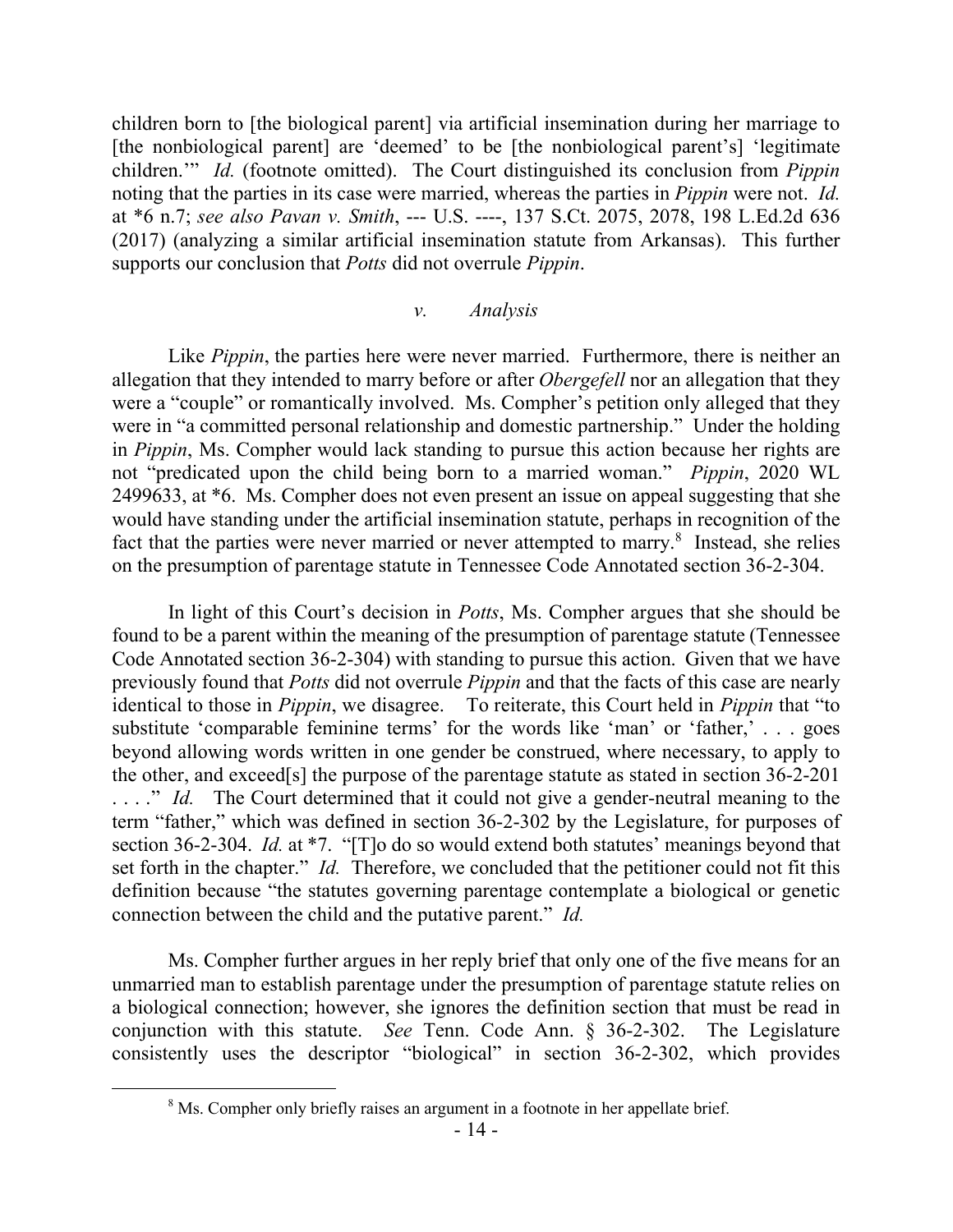definitions for "Father," "Mother," and "Parent." The statute provides that a "'[c]hild born out of wedlock' means a child born to *parents* who are not married to each other when the child was born," and "Parent" is defined as "the *biological* mother or *biological* father of a child, regardless of the marital status of the mother and father[.]" Tenn. Code Ann. § 36- 2-302(1) and (5) (emphasis added); *see also* Tenn. Code Ann. § 36-1-102(10) (Under the adoption statute, "[b]iological parents" is defined as "the woman and man who physically or genetically conceived the child . . . ."). As such, if we were to give a gender-neutral meaning to the term "father" for purposes of section 36-2-304, we "would extend both statutes' meanings beyond that set forth in the chapter." *Pippin*, 2020 WL 2499633, at \*7.

We reiterate the Court's explanation in *Pippin* regarding the purpose of Tennessee Code Annotated section 36-2-304: the presumption of parentage statute is "only a procedure by which the father is able to establish parentage . . . ." *Pippin*, 2020 WL 2499633, at \*6. Our Supreme Court has explained that section 36-2-304 "focus[es] exclusively on establishing *paternity*." *In re C.K.G.*, 173 S.W.3d at 723 (emphasis added). The Court echoed this point in a subsequent case stating, "the very point of the parentage statutes is to determine the biological father of a child."<sup>9</sup> *In re T.K.Y.*, 205 S.W.3d 343, 350 (Tenn. 2006). Therefore, the presumption of parentage statute does not apply here because it is a procedure by which the father is able to establish parentage. Moreover, the statute contemplates a biological or genetic connection between the child and the putative parent, which was a connection Ms. Compher did not have to this child. We find that Ms. Compher did not have standing to pursue this action pursuant to the presumption of parentage statute found at Tennessee Code Annotated section 36-2-304.

#### *B. De Facto Parentage*

Ms. Compher also presents an issue regarding de facto parentage. She contends that even if we find that the presumption of parentage statute does not apply here, she should still be declared to be a legal parent or a de facto parent based on Tennessee common law and basic equitable principles.

As explained earlier, this Court also addressed this issue in *Pippin*. "Adherence to precedent prevents us from adopting such an approach; prior cases have expressly declined to adopt the 'de facto' parent definition of parentage for the purposes at hand." *Pippin*, 2020 WL 2499633, at \*7; *see In re Thompson*, 11 S.W.3d at 918-19, 923; *In re Hayden C.G-J.*, 2013 WL 6040348, at \*1. "[I]n light of the Legislature's decision to not change the definition of parent or legal parent, the petitioner's arguments that she had standing under the concepts of in loco parentis and/or de facto parent . . . 'lack[ed] a legal foundation.'" *Id.* at \*8 (quoting *In re Hayden C.G-J.*, 2013 WL 6040348, at \*1, \*4). "Although significant changes in the legal landscape regarding the recognition of same-

<sup>9</sup> Conversely, "[u]nlike the parentage statute, the adoption and termination statutes are not concerned solely with identifying a child's biological father." *In re T.K.Y.*, 205 S.W.3d at 351.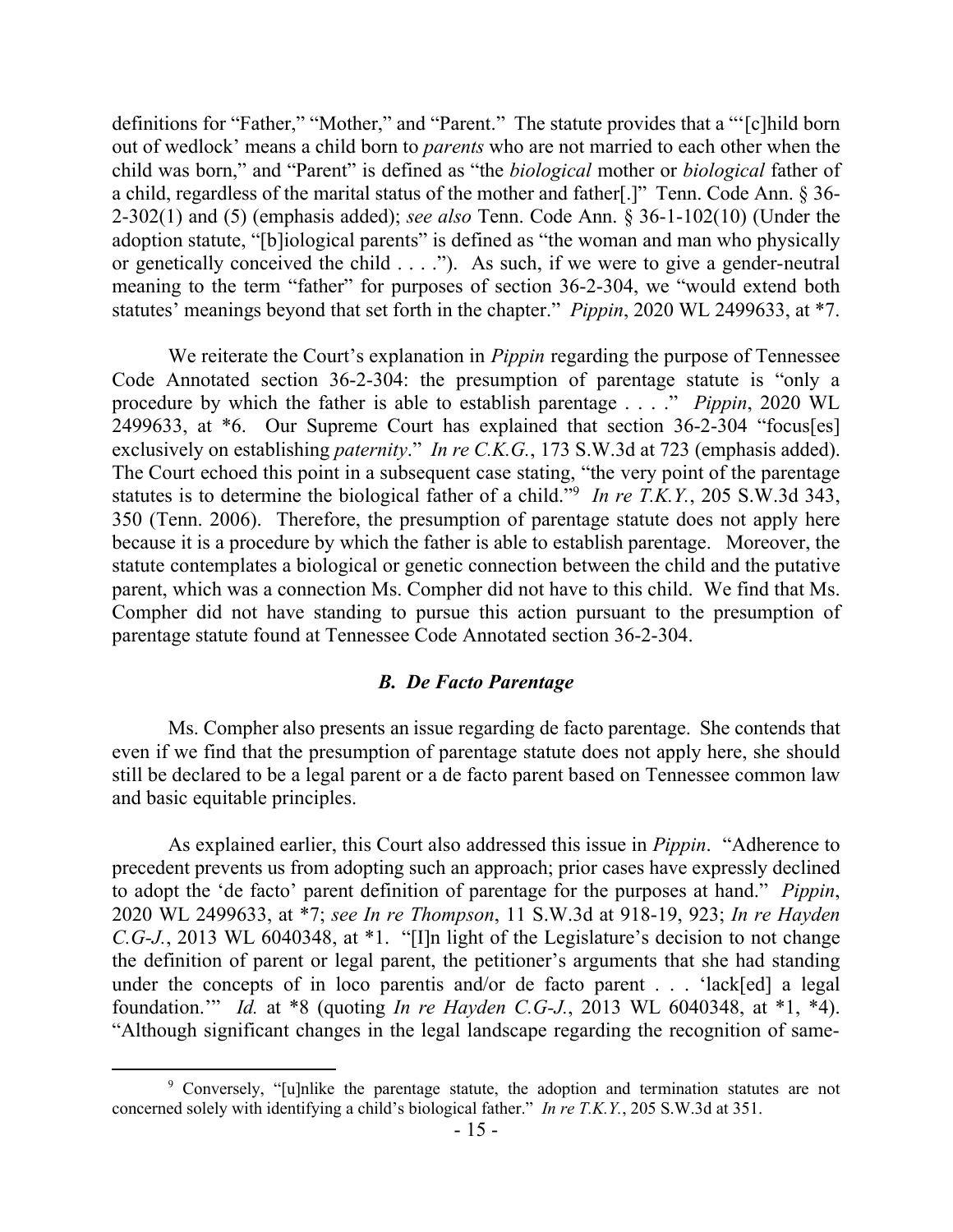sex marriage have taken place since *In re Hayden C.G-J.* was decided, the holding in that case remains applicable to the facts of this case because the parties were unmarried." *Id.* (footnote omitted). As such, we concluded that the petitioner lacked standing because she did not fall within the zones of interests protected by the parentage statutes. *Id.*

Just as we concluded for the first issue, *Potts* did not overrule *Pippin*, and therefore the holding in *Pippin* is applicable to this case. Like *Pippin*, we again decline to adopt the concept of de facto parentage and conclude that Ms. Compher did not have standing to pursue this action under this concept.

# *C. Constitutionally Impermissible Distinctions*

Ms. Compher presents an additional issue regarding constitutionally impermissible distinctions. She argues that the juvenile court's finding of no standing should be reversed since it is based on constitutionally impermissible distinctions based on sex and the type of assisted reproduction utilized to create the subject child, i.e., artificial insemination.

Ms. Compher contends that there is no such "important governmental objective" to justify different treatment of men and women under a statutory provision that is not based on biology or marriage. However, as explained before, we have established that the presumption of parentage statute contemplates a biological connection between the child and the putative parent. The presumption of parentage statute is based on biology because it concerns "the matter of rights of biological fathers to establish parentage of their children." *State ex rel. Cihlar*, 39 S.W.3d at 183. For example, in a past case, a man sought "to obtain a judicial declaration that he was the father of a child whose mother was married to another man when the child was born." *Id.* at 175. As we explained in that case, the General Assembly has recognized several rebuttable presumptions under the presumption of parentage statute:

Two of these presumptions are the presumption of parentage arising from a man's marriage to a child's mother at the time of conception, *see* Tenn. Code Ann.  $\S$  36-2-304(a)(1), and the presumption of parentage arising from a genetic test showing a statistical probability of 95% or more that a particular man is a child's biological father. *See* Tenn. Code Ann. § 36-2-304(a)(5). In addition, Tenn. Code Ann. § 36-2-305(b)(1)(C) permits any man claiming to be a child's father to file suit to establish parentage without reference to the marital status of the child's mother.

*Id.* at 184 (footnote omitted).

Ms. Compher cannot rely on or overcome the presumptions in this statute because it is clear that she is not biologically or genetically connected to the child. Although Ms. Compher may be connected to this child in some significant ways, biology or genetics is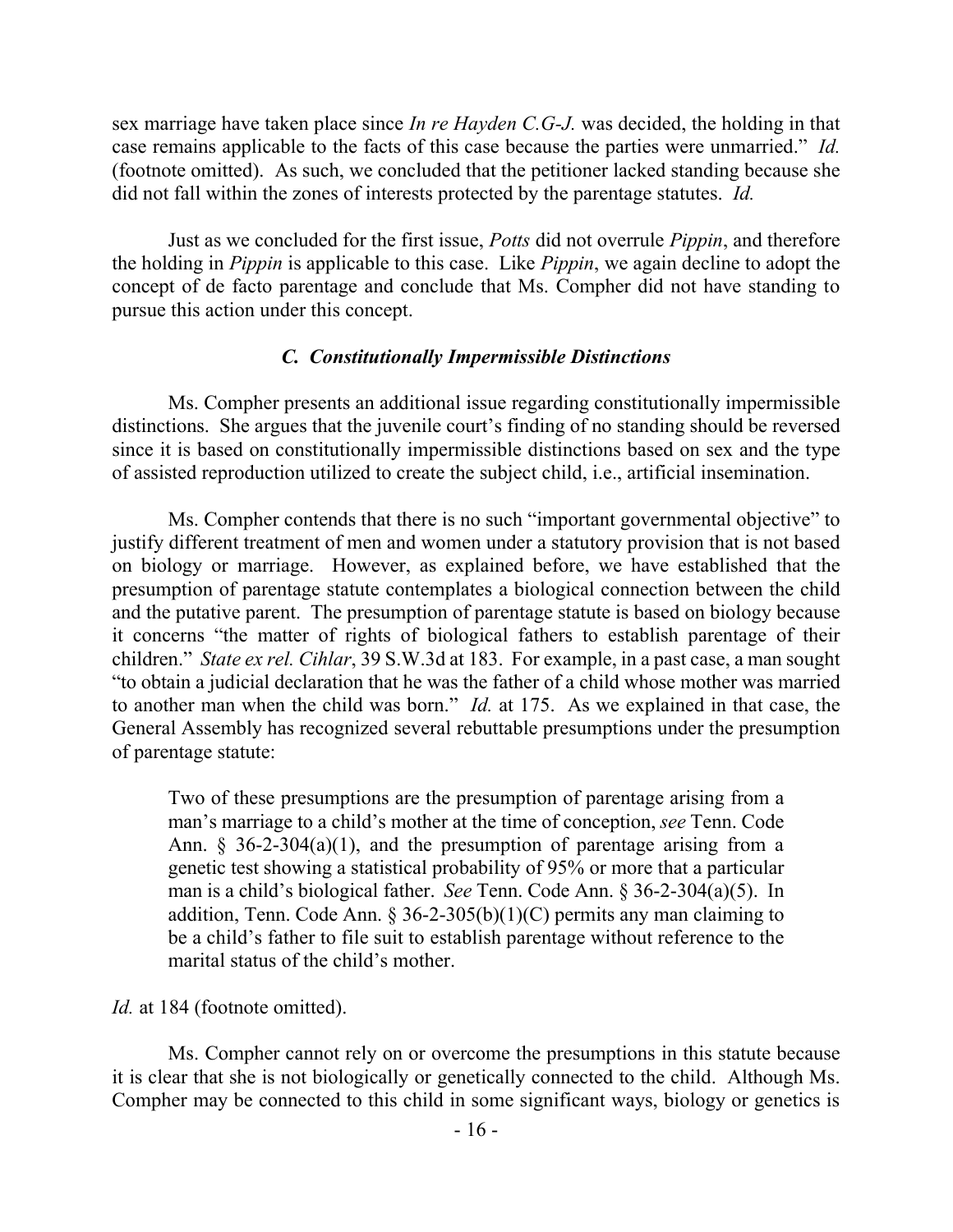not one of them. Consequently, Tennessee Code Annotated section 36-2-304 is inapplicable to her situation. Because the presumption of parentage statute contemplates this biological connection, we conclude that the juvenile court's finding should not be reversed on this basis.

Ms. Compher also argues that there is no functional difference between a child conceived by embryo transfer and a child conceived by artificial insemination. Therefore, she argues that the holdings in *Pippin* and *Potts* conflict by treating children and the people who raise them in different manners for purposes of determining parentage. The Court found in *Pippin* that the Legislature intended for the applicability of the artificial insemination statute in Tennessee Code Annotated section 68-3-306 to "be predicated upon the child being born to a married woman." *Pippin*, 2020 WL 2499633, at \*6. In contrast, the Court found in *Potts* that the Legislature intended for the applicability of the *in vitro* fertilization statute in Tennessee Code Annotated section 36-2-403 to be predicated on "contract principles" and "not biology." *Potts*, 2021 WL 2226622, at \*11. As such, the artificial insemination statute is grounded upon marriage, while the *in vitro* fertilization is grounded upon contract principles.

Our Supreme Court has explained that "[t]he General Assembly is better suited than the courts . . . in such an issue as deciding whether generally to subject procreation via technological assistance to governmental oversight, and if so, to determine what kind of regulation to impose." *In re C.K.G.*, 173 S.W.3d at 731; *cf. Smith v. Gore*, 728 S.W.2d 738, 747 (Tenn. 1987) ("The Court simply does not function as a forum for resolution of . . . generalized public issues; rather, it must decide the legal case or controversy presented by the particular parties before it."). *Why* there is such a distinction between these two types of technologically-assisted procreation is a question we are neither equipped nor inclined to answer. This Court is not permitted "to question the wisdom of the statutory scheme." *Pickard v. Tenn. Water Quality Control Bd.*, 424 S.W.3d 511, 524 (Tenn. 2013) (quoting *Green v. Johnson*, 249 S.W.3d 313, 318 (Tenn. 2008)); *see also* Tenn. Const. art. II, § 2. Instead, our purpose is "to interpret and apply the law." *Groves v. Ernst-Western Corp.*, No. M2016-01529-COA-T10B-CV, 2016 WL 5181687, at \*6 (Tenn. Ct. App. Sept. 16, 2016) (citing *Colonial Pipeline Co. v. Morgan*, 263 S.W.3d 827, 843 n.8 (Tenn. 2008)). While "the courts have the power to 'determine public policy in the absence of any constitutional or statutory declaration,'" we decline to do so here where the statutory language and the case law supports the conclusion we have reached. *In re C.K.G.*, 173 S.W.3d at 731-32.

Based on the language of Tennessee Code Annotated section 68-3-306, the statute is grounded upon a child being born in the context of marriage. *In re C.K.G.*, 173 S.W.3d at 728. "Tennessee's artificial insemination statute provides married couples who pursue artificial insemination a form of legal recognition by deeming the child born during their marriage to be their 'legitimate child.'" *Harrison*, 2021 WL 4807239, at \*5. Here, the parties were in a same-sex domestic partnership and chose to have a child by artificial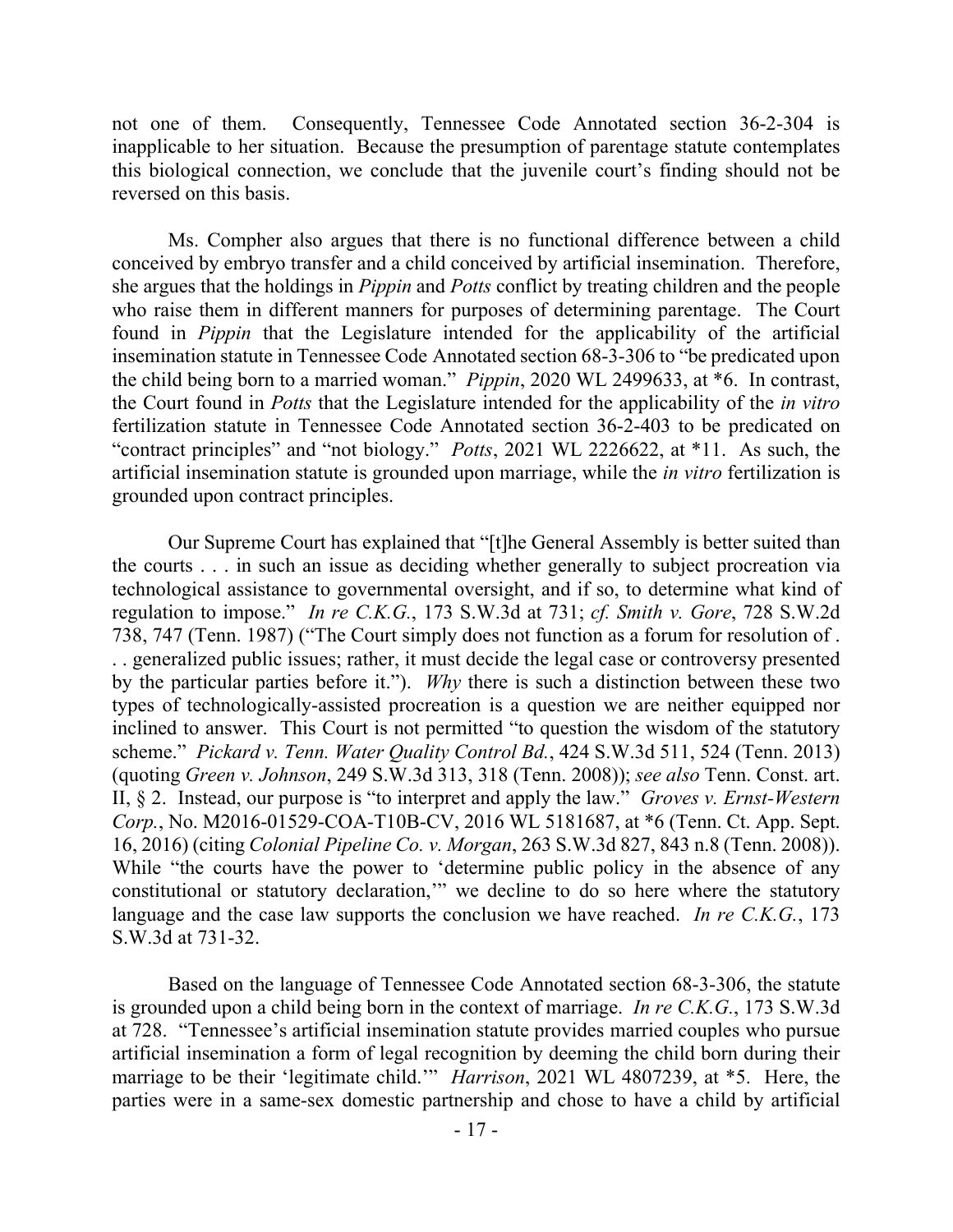insemination, but they were not married nor did they choose to marry any time after the United States Supreme Court's decision in *Obergefell* legalized same-sex marriage. Ms. Whitfield is the individual who gave birth to the child and who is biologically and genetically connected to the child. While Ms. Whitfield had Ms. Compher's consent to proceed with the artificial insemination, they were not married, which the artificial insemination statute is predicated upon. Therefore, we conclude that the juvenile court's finding should be affirmed.

### *D. Attorney's Fees*

#### *i. Tennessee Code Annotated section 20-12-119*

The juvenile court declined to award attorney's fees under Tennessee Code Annotated section 20-12-119 finding that this action was brought in good faith to challenge existing law. Ms. Whitfield argues that this case should be remanded to the juvenile court for a determination of the amount of costs and attorney's fees to be paid by Ms. Compher pursuant to Tennessee Code Annotated section 20-12-119(c)(1). Ms. Compher asserts that section 20-12-119(c) provides an exception for cases such as this one: a good faith challenge to modify and correct existing precedents. Thus, she argues that this case was a good faith, non-frivolous effort for the purpose of modifying the impact of prior Tennessee intermediate appellate decisions based on changes in the law. We agree with the juvenile court and Ms. Compher on this issue. Section 20-12-119(c)(1) provides as follows:

(c)(1) Notwithstanding subsection (a) or (b), in a civil proceeding, where a trial court grants a motion to dismiss pursuant to Rule 12 of the Tennessee Rules of Civil Procedure for failure to state a claim upon which relief may be granted, the court shall award the party . . . against whom the dismissed claims were pending at the time the successful motion to dismiss was granted the costs and reasonable and necessary attorney's fees incurred in the proceedings as a consequence of the dismissed claims by that party or parties. The awarded costs and fees shall be paid by the party . . . whose claim or claims were dismissed as a result of the granted motion to dismiss.

Tenn. Code Ann. § 20-12-119(c)(1). Additionally, section 20-12-119(c)(5)(E) provides that subsection (c) shall not apply when:

(E) Any claim which is a good faith, nonfrivolous claim filed for the express purpose of extending, modifying, or reversing existing precedent, law or regulation, or for the express purpose of establishing the meaning, lawfulness or constitutionality of a law, regulation or United States or Tennessee constitutional right where the meaning, lawfulness or constitutionality is a matter of first impression that has not been established by precedent in a published opinion by the Tennessee supreme court, court of appeals, court of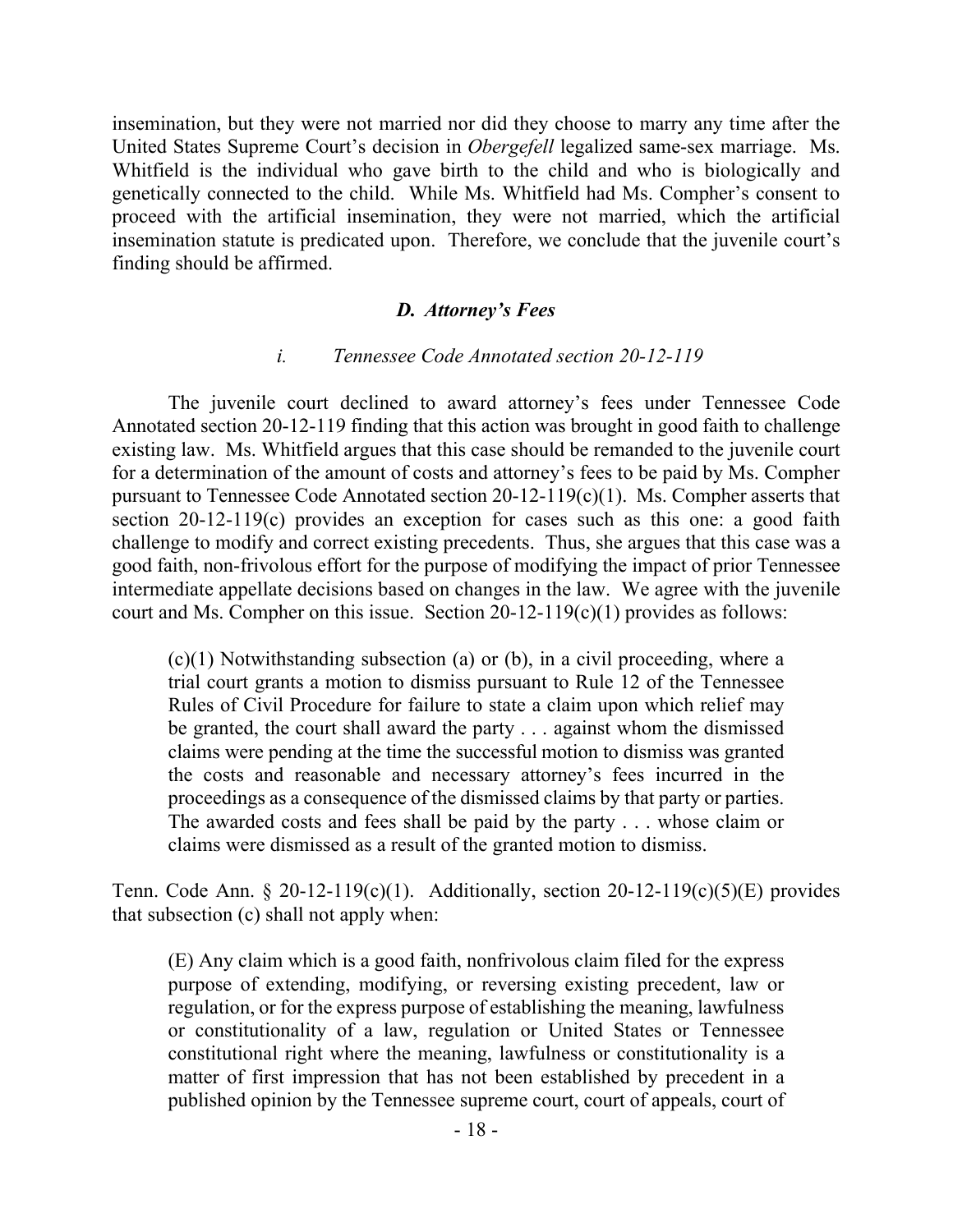criminal appeals, a United States district court in Tennessee, or by the United States supreme court. This subdivision  $(c)(5)(E)$  shall not apply unless at the time the successful motion to dismiss was filed the party that made the dismissed claim had specially pleaded in its latest complaint, countercomplaint or cross-complaint that the dismissed claim was made for one (1) of the express purposes listed above and cited the contrary precedent or interpretation the party seeks to distinguish or overcome, or whether the issue to be decided is a matter of first impression as described in this subdivision  $(c)(5)(E)$ [.]

Tenn. Code Ann. § 20-12-119(c)(5)(E). At the very least, Ms. Compher's petition sought to extend existing precedent to recognize de facto parentage in Tennessee and cited decisions from other jurisdictions to support her argument. Additionally, her petition was filed before this Court issued its decision in either the *Pippin* or the *Potts* case. Therefore, we decline to remand this case to the juvenile court for a determination of the amount of costs and attorney's fees pursuant to Tennessee Code Annotated sections 20-12-119(c)(1).

# *ii. Tennessee Code Annotated section 36-5-103*

Ms. Whitfield also argued that this case should be remanded to the juvenile court for a determination of the amount of costs and attorney's fees to be paid by Ms. Compher under Tennessee Code Annotated section 36-5-103(c). Section 36-5-103(c) provides as follows:

(c) A prevailing party may recover reasonable attorney's fees, . . . from the nonprevailing party in any . . . proceeding to enforce, alter, change, or modify any decree of alimony, child support, or provision of a permanent parenting plan order, or in any suit or action concerning the adjudication of the custody or change of custody of any children, *both upon the original divorce hearing and at any subsequent hearing*.

Tenn. Code Ann. § 36-5-103(c) (emphasis added). This statute "has been broadly interpreted in many ways." *St. John-Parker v. Parker*, 638 S.W.3d 624, 638 (Tenn. Ct. App. 2020); *see e.g.*, *Toms v. Toms*, 98 S.W.3d 140, 145 (Tenn. 2003) (interpreting the statute to authorize awards of attorney fees against intervening grandparents who were not a "spouse"); *Dale v. Dale*, No. M2018-01999-COA-R3-CV, 2019 WL 7116204, at \*2 (Tenn. Ct. App. Dec. 20, 2019) ("This provision has been construed broadly to permit the award of attorney's fees in corollary matters, such as actions to modify visitation rights."); *Muhlstadt v. Muhlstadt*, No. M2012-01267-COA-R3-CV, 2013 WL 3833563, at \*6 (Tenn. Ct. App. July 19, 2013) ("This statute has been interpreted by the courts as allowing for the award of attorney's fees to a party defending an action to change a prior order on the theory that the defending party is enforcing the prior order.") (quotation omitted); *Brewster v. Galloway*, No. E2011-01455-COA-R3-CV, 2012 WL 2849428, at \*12 (Tenn. Ct. App.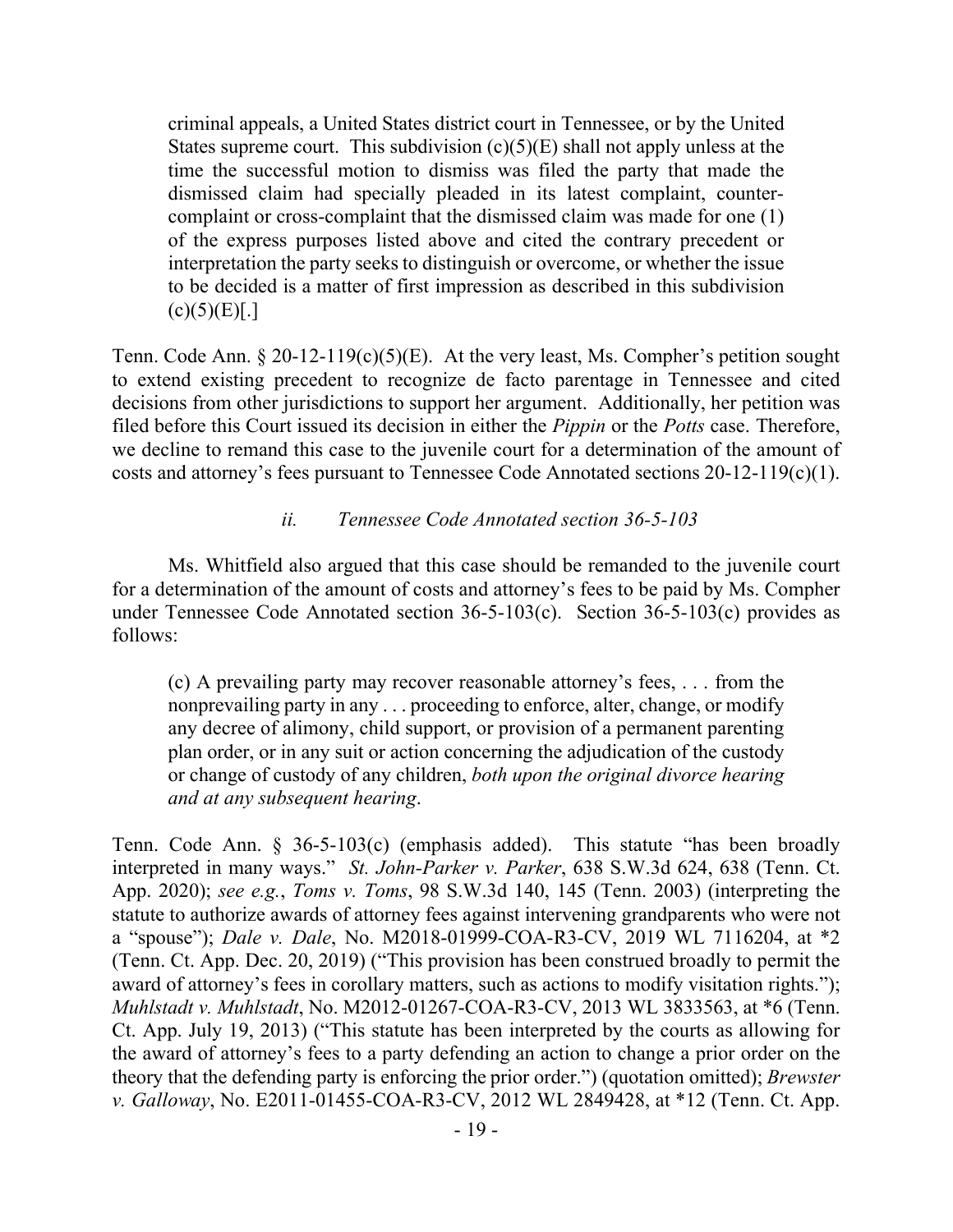July 11, 2012) (recognizing that the statute has been applied to parties who were never "spouses" but had children born out of wedlock); *Pounders v. Pounders*, No. W2010- 01510-COA-R3-CV, 2011 WL 3849493, at \*5 (Tenn. Ct. App. Aug. 31, 2011) (finding "no support for Father's narrow interpretation of the statute" and awarding attorney's fees even though the petition was voluntarily dismissed prior to adjudication); *Evans v. Evans*, No. M2002-02947-COA-R3-CV, 2004 WL 1882586, at \*13 (Tenn. Ct. App. Aug. 23, 2004) ("[T]he broad interpretation given the statute, based upon its incorporation of the common law, in the context of child support orders should also apply to spousal support orders."). Even assuming, *arguendo*, that section 36-5-103(c) allows Ms. Whitfield to recover attorney's fees under these circumstances,<sup>10</sup> such an award is still within the sound discretion of this Court. *In re C.W.*, 420 S.W.3d 13, 22 (Tenn. Ct. App. 2013) (citing *Archer v. Archer*, 907 S.W.2d 412, 419 (Tenn. Ct. App. 1995)). Exercising our discretion, we decline to award Ms. Whitfield attorney's fees pursuant to Tennessee Code Annotated section 36-5-103(c).

*iii. Tennessee Code Annotated section 27-1-122*

Alternatively, Ms. Whitfield seeks an award for damages on appeal for a frivolous appeal. Tennessee Code Annotated section 27-1-122 provides as follows:

When it appears to any reviewing court that the appeal from any court of record was frivolous or taken solely for delay, the court may, either upon motion of a party or of its own motion, award just damages against the appellant, which may include, but need not be limited to, costs, interest on the judgment, and expenses incurred by the appellee as a result of the appeal.

Tenn. Code Ann. § 27-1-122. "Determining whether to award damages pursuant to Tennessee Code Annotated section 27-1-122 'is a discretionary decision.'" *Cored, LLC v. Hatcher*, No. M2020-00083-COA-R3-CV, 2020 WL 5944067, at \*11 (Tenn. Ct. App. Oct. 6, 2020) (quoting *Young v. Barrow*, 130 S.W.3d 59, 66-67 (Tenn. Ct. App. 2003)). "A frivolous appeal is one that is 'devoid of merit' or 'has no reasonable chance of succeeding.'" *Id.* (quoting *Young*, 130 S.W.3d at 67). Although Ms. Compher was not successful on appeal, we cannot say that the appeal was "totally devoid of merit." As such, we decline to award Ms. Whitfield damages pursuant to Tennessee Code Annotated section 27-1-122.

## **V. CONCLUSION**

 $10$  We make no determination concerning whether Tennessee Code Annotated section would allow Ms. Whitfield to recover her attorney's fees under the circumstances of this case. *See In re Ryat M.*, No. M2020-00156-COA-R3-JV, 2021 WL 4432729, at \*7 n.7 (Tenn. Ct. App. Sept. 27, 2021) ("We make no determination concerning whether Tennessee Code Annotated section 36-5-103(c) would allow the Grandparents to recover their attorney's fees in this case.").